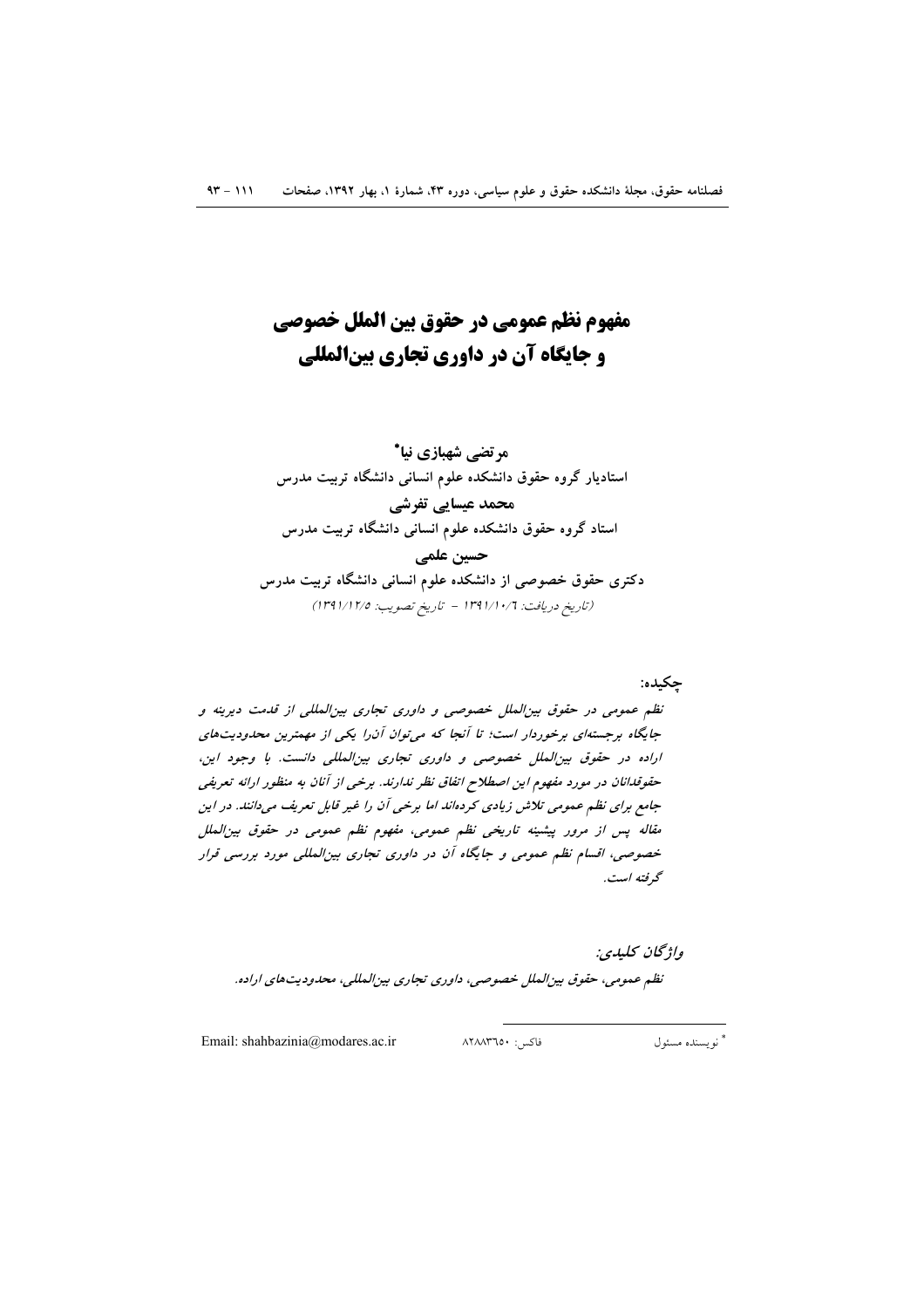#### مقدمه

علي رغم جايگاه برجسته «نظم عمومي» (Public order)در رشتههاي مختلف حقوق و تأثير عمیق آن در شکل گیری، تدوین و اعمال و اجرای قواعد حقوقی و علیرغم گذشت سال های متمادی از نقشآفرینی نظم عمومی در عرصههای مختلف داخلی و بـینالمللـی حقـوق، ارائـه مفهوم دقیق و تعریف جامع و مانعی از نظم عمومی که جملگی حقوقدانان در مـورد آن اتفـاق نظر داشته باشند به سادگی میسور نیست؛ گویی اساساً «ابهام» و «ایهام» در مفهوم نظم عمــومی، جزء ماهيت و ذات أن است. با اين همه، مفهوم اجمالي أن نزد حقوقدانان، كاملاً شناخته شده و في الجمله قابل تعريف است. لذا متخصصين هر يک از شاخههاي حقوق، متناسب بــا رشــته تخصصی خود، پس از ارائه پارهای تقسیمات برای نظم عمومی، سعی در ارائه تعریف مناسب برای آن نمودهاند. امری که متخصصین داوری تجاری بـینالمللـی نیـز از آن غفلـت نورزیــده، ضمن مباحث مرتبط، از جمله بحث تعارض قوانین و موانع اجرای آرای داوری، کم و بیش به آن پرداختهاند. همچنین به طور ضمنی نقش و قلمرو نظم عمومی در داوری تجاری بین|لمللـی مورد توجه بوده است. لكن با توجه به قلمرو وسيع نظم عمومي در داوري تجاري بين المللـي و نقش برجسته آن در مراحل مختلف جریـان داوری و اجـرای رأی داوری، بایــد گفــت نظــم عمومی در این رشته از حقوق، از جایگاه بیبدیلی برخوردار است تا آنجـا کـه نـه تنهـا اصـل حاکمیت اراده طرفین داوری را به نحو چشمگیری تحت تأثیر قرار میدهد، بلکه مهــمتـرین و مبنايي ترين عامل تحديد كننده اراده طرفين در داوري تجاري بين المللي محسوب مي شود.

حال این پرسشهای جدی مطرحاند که معنا و مفهـوم نظـم عمـومی چیـست؟ اقـسام آن کدامند؟ و قلمرو آن در داوری تجاری بینالمللی چگونه است؟ اهمیت پاسخ به این پرسشرهـا از آن جهت است كـه شـناخت مفهـوم دقيـق نظـم عمـومى و قلمـرو آن در داورى تجـارى بینالمللی شرط لازم برای رفع ابهام از یکی مهمترین عناصر مؤثر بر ماهیت، ارکـان و اهــداف داوري محسوب است.

دلیل دگر ضرورت بحث و بررسی ویژه مفهــوم نظــم عمــومی در حقــوق و قلمــرو آن در داوری تجاری بین|لمللی تنوع و گوناگونی معانی نظم عمومی در عرصه داخلـی و بـین|لمللـی است.

برای دستیابی به پاسـخ پرســش۱مـای فــوق ضــمن ملاحظــه و بررســی أرا و اندیــشههــای حقوقدانان در خصوص مفهوم نظم عمومی و اقسام آن، با استناد به قواعد مدون داوری تجاری بینالمللی و با استشهاد به نمونه آرای داوری مرتبط، مفهوم ملّی، داخلی و بین|لمللی و فراملّـی نظم عمومی و جایگاه آن در داوری تجاری بین|لمللی مورد بحث و بررسی قرار می گیرد.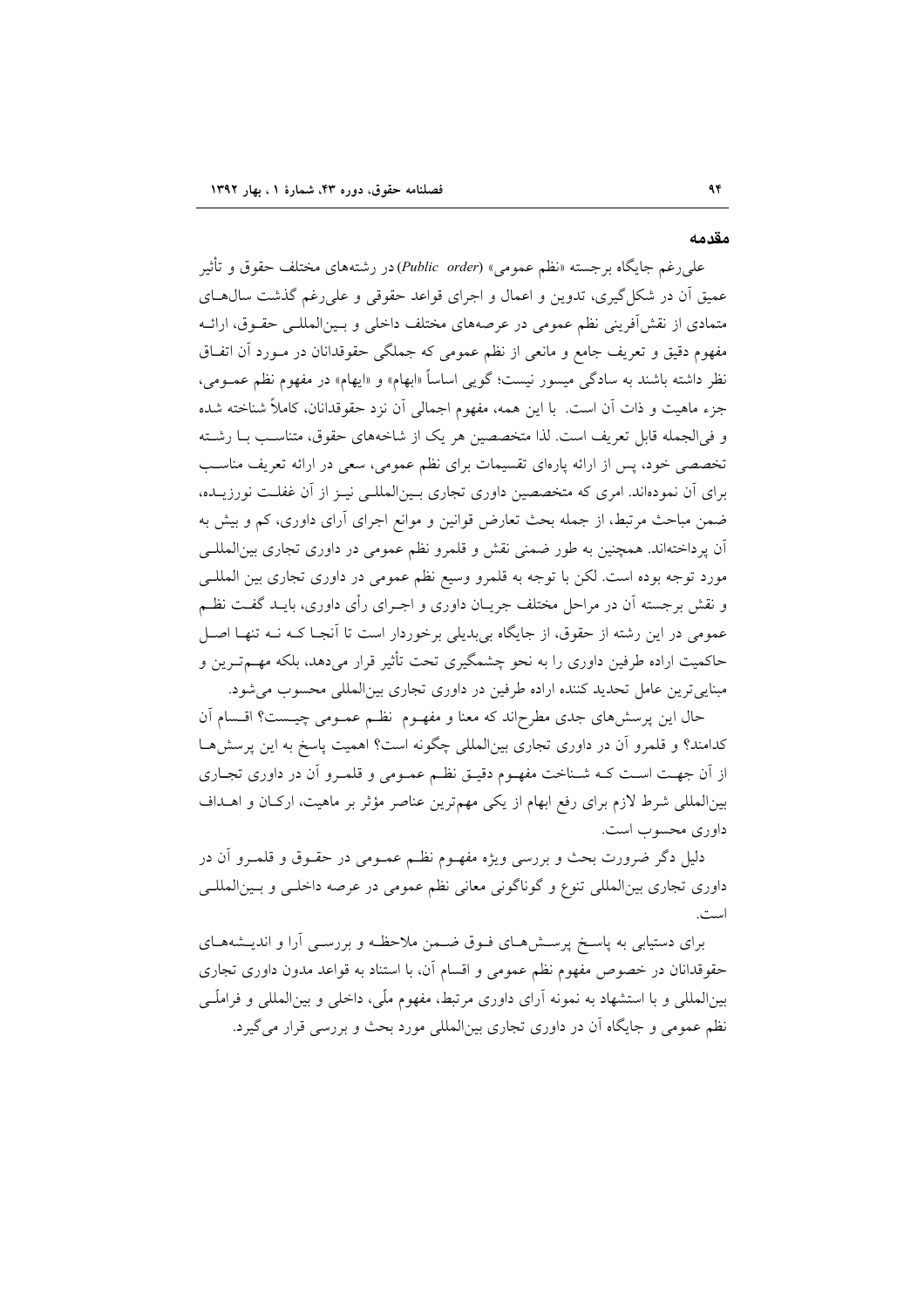بنابراين، پس از بررسي مختصر «تاريخچه نظم عمومي در ادبيات حقوقي»، «مفهوم عام» و «اقسام نظم عمومي در حقوق»، به تبيين «جايگاه نظم عمـومي در داوري تجـاري بـين|لمللـي» خواهيم پرداخت.

۱– تاریخچه نظم عمومی در ادبیات حقوقی

برخي معتقدند نخستين بار اصطلاح نظم عمومي (Public order/Order policy) در قـرن ١٨ به موجب ماده ٦ قانون ناپلئون وارد متون حقوقی شد هرچند که به اعتقاد برخی حقوقدانان در انگلستان نیم قرن زودتر از فرانسه این اصطلاح در دعوی( Chesterfield v. Jansen) توسط قاضی «لرد هایک» مورد استفاده قرار گرفت (احمدی واستانی، ۱۳٤۱، صص ۸و ۱۲).

همچنین گفته شده است که در صحنه حقوق بینالملل در قرن ۱۶ میلادی کـه طرفـداران مکتب قدیم ایتالیایی ْ قوانین را به «قوانین مناسب» و «قوانین منفور» تقسیم کرده و معتقد بودند که قوانین دسته اخیر در خارج از سرزمین محل وضع آن قابلیت اجرا ندارند، در واقع به مسأله نظم عمومی نظر داشتهاند. هر چند که در آن زمان به دلیل اینکه تعارضها به صـورت محـدود میان عرفهای داخلی بود و قواعد عرفی تعارض چندانی با هم نداشتند، مـسأله نظـم عمــومی جندان مورد توجه نبود (الماسي، ١٣٨٦، صص ١٢٧ و ١٢٨).

تدوین قوانین در کشورهای اروپایی و تشدید اختلاف بین قـوانین کـشورها سـبب توجـه بيشتر به نظم عمومي شد. «اسيرسن» ( Esperson)ايتاليايي براي اوليين بـار در سـال ١٨٦٨ ايـن بحث را به صورت روشن مطرح کرد و با توجه به ماده ١٢ قبانون مبدنی ایتالیبا در ختصوص قوانین و اسناد و احکام خارجی، برای حقوق بین|لملل خصوصی قائل به یک قاعده و آنجا ک راجع به قراردادهای خصوصی باشد، قائل به قاعده دیگری برای حقوق داخلی شد. یــس از او «بروخر» (Brocher) آلمانی در سال ۱۸۸۲ نظم عمومی را به دو قسم داخلی و بین|لمللی تقـسیم کرد. این تقسیم بندی علیرغم مخالفینی که داشت در افکـار حقـوقی معاصـر جـای گیـر شـد (احمدی واستانی، ۱۳٤۱، صص ۸۱ و۸٦). در حال حاضر نیز قوانین بسیاری از کشورها بـه صـراحت از آثار و قلمرو نظم عمومی یاد کردهاند مانند ماده ۳۰ قانون مقدماتی قبانون مبدنی آلمیان (۱۹۰۰)، ماده ۲۱ قانون مدنی ایتالیـا (۱۹٤۲)، مـاده ۳۳ قـانون مـدنی پونـان (۱۹٤٦) و نیـز سـایر قـوانین و کنوانسیونهایی که پیش تر از آن یاد شد.

در ایران، در سال ۱۳۱۳ به موجب ماده ۹۷۵ قانون مدنی مقرر شد: «محکمـه نمـیتوانـد قوانین خارجی و یا قراردادهای خصوصی را که بر خلاف اخلاق حسنه بوده و یـا بــه واسـطه

١. مكتب شارحان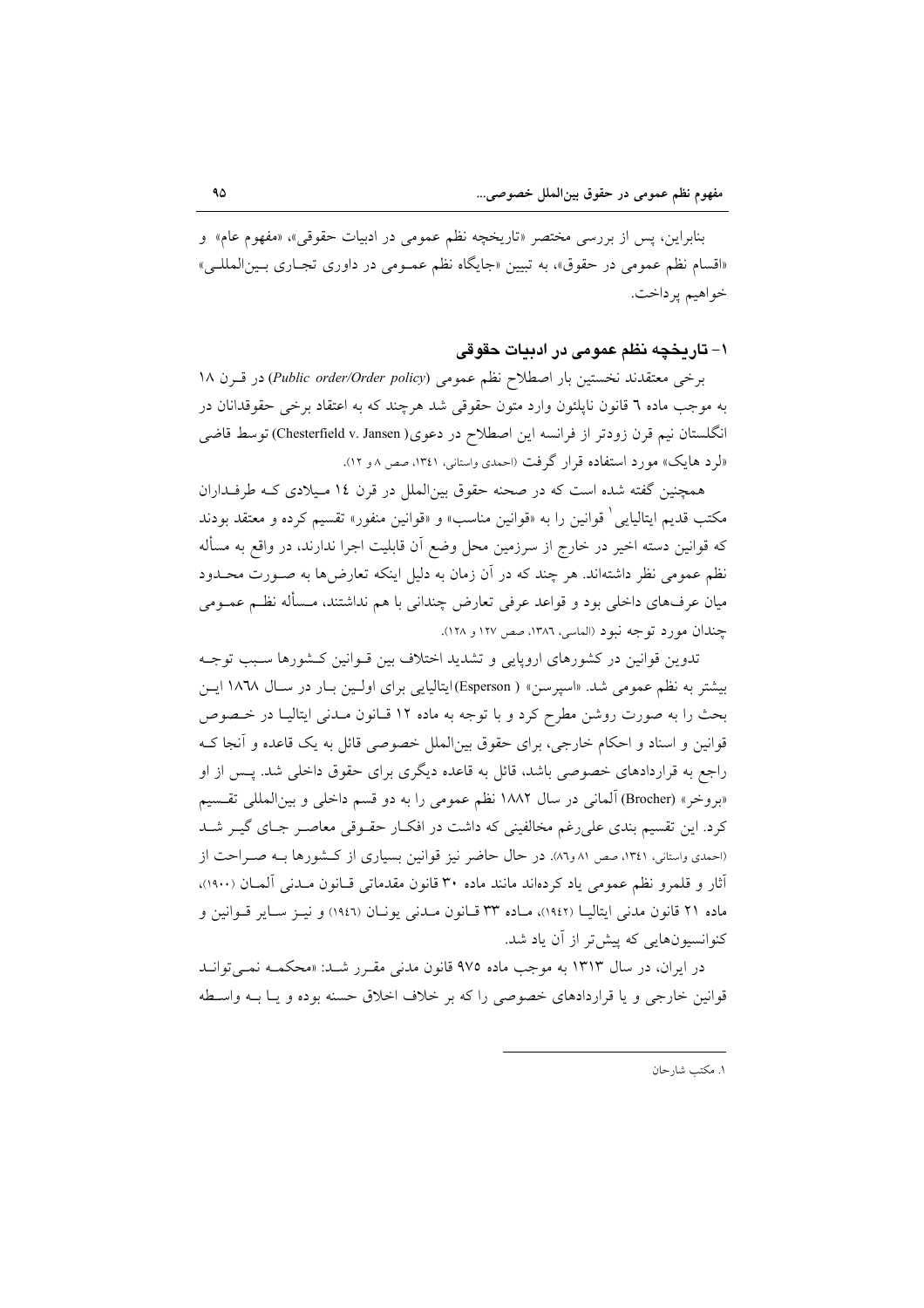جريحه دار كردن احساسات جامعه يا به علت ديگر مخالف با نظم عمومي محسوب مـي شـود به موقع اجرا گذارد اگر چه اجرای قوانین مزبور اصولا مجاز باشد». همچنین ماده ۱۲۹۵ قــانون مدنی و مواد ٦ و ٢١١ و ٢١٢ قانون آيين دادرسي دادگاههاي عمومي و انقلاب در امور مدني و ماده ۳٤ داوری تجاری بینالمللی به اصطلاح مزبور اشاره دارد.

شایان ذکر است که در قوانین ایران در کنار اصطلاح نظم عمومی، اصطلاح اخـلاق حـسنه نیز استعمال شده است. مانند ماده ۹۷۵ قبانون مـدنی و بنـد ۲ مـاده ۳٤ قبانون داوری تجباری بینالمللی. نظر حقوقدانان ایران بر این است که نظم عمومی دارای معنایی عام است که شـامل اخلاق حسنه نيز مي شود (صفايي، ١٣٥١، ص٦٤). در اين قبيل قوانين ذكر اصطلاح اخـلاق حـسنه بعد از اصطلاح نظم عمومی ذکر خاص بعد از عام است که جنبه توضـیحی دارد (صـفایی، ۱۳۷۷. ص ٣٢. چنانکه برخی حقوقدانان پس از ارائــه تعــاریفی بــرای نظــم عمــومی و اخــلاق حــسنه تصريح نمودهاند: «نسبت ميان مفاهيم اخلاق حسنه و نظم عمـومي نـسبت عمـوم و خـصوص مطلق است، يعني هر أنچه مغاير اخلاق حسنه است، مغاير نظم عمومي اسـت، امـا عكـس أن درست نیست» (ابدالی، ۱۳۸۳، ص ۳).

#### ٢- مفهوم عام نظم عمومي

حقوقدانان در خصوص تعريف اين اصطلاح اتفاق نظر ندارنـد. برخـي حقوقـدانان ماننـد «هلي» (Healy)، نظم عمومي را يک امر مصداقي و غير قابل تعريف مـيداننـد. وي مـي گويـد: «اروپائیها زیاد برای نظم عمومی که قابل تعریف و ثابت نیست افراط کردهاند امـا بـرای نظـم عمومي نمي توان چيز ثابتي يافت و تعريف نمود» (احمدي واستاني، ١٣٤١، ص ٣٢).

همچنین برخی حقوقدانان ایران با توجه به رابطهٔ مبنایی نظم عمـومی و مـصالح جامعــه و یاداًوری اینکه نظم عمومی به تبع تأسیسات حقوقی و اوضـاع و احــوال اجتمــاعی بــر حــسب زمان و مکان متغیر است، تصریح نمودهاند که نظم عمومی هیچگاه نتوانسته دارای یک ضـابطه قطعي باشد (ارفع نيا، ١٣٨٩، صص ١٨٤و١٨٥).

تغییر نظم عمومی به اقتضای زمان و مکان امری است مسلم؛ چنانکه یکی از حقوقدانان در مقام تبیین نظم عمومی در اروپا با استناد به یکی از آرای صادره توسط دیوان دادگستری اروپا که ضمن اَن تصریح شده: «نظم عمومی مفهومی سرزمینی دارد<sup>ا</sup> که ممکن است در طول زمـان متحول شود»، تأکید می نماید: «دیــوان دادگــستری اروپــا تــصدیق کــرد کــه کــشورهای عــضو می توانند مفهوم نظم عمومی خود را تغییر دهند، همانگونه که چنین تغییری با تحـول اعــضای

۰۱ یعنی نظم عمومی خاص برای هر کشور عضو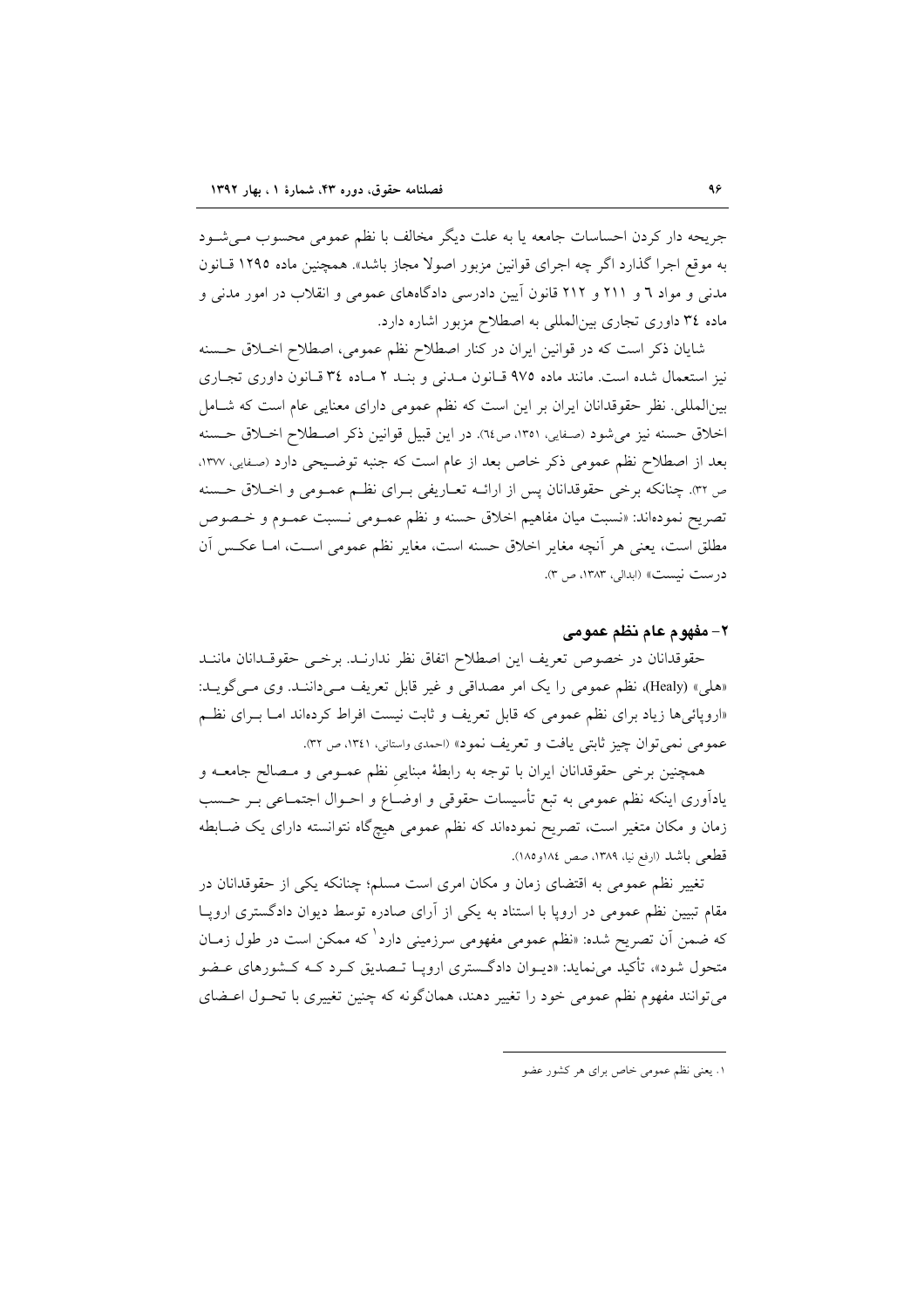جامعه و فعالیتهایشان ممکن است ضروری باشد. به این خاطر است که ما معمولاً می گـوییم که نظم عمومی نه تنها یک مفهوم سرزمینی باست بلکه همچنین یک مفهوم منطبـق بـر زمـان است. هيچ كس نمىداند نظم عمومى فردا چه خواهد بود» (كِسِجِيان، ١٣٨٧، ص ٥).

اما، با عنایت به اینکه به ویژه در مقوله اجرای احکام خارجی اعم از آرای دادگاههــا و آرای داوری، «عدم مباینت حکم با نظم عمومی کشور محل اجرا از شروطی است که در قوانین همه كشورها ديده مي شود» (خزاعي، ١٣٧٧، ص٤٠)، بـسياري از حقوقـدانان اهتمـام بـسياري مـصروف تعريف نظم عمومي داشتهاند.

بسیاری از حقوقدانان بر ضرورت تفکیک مفهوم نظم عمومی در حقوق داخلی و مفهوم آن در حقوق بین|لملل خصوصی تأکید ورزیده و بعضاً از نگارش ماده ۹۷۵ قــانون مــدنی کــه بــه زعم آنان این تفکیک را نادیده گرفته است انتقاد کردهاند (نصیری، ۱۳۷۲، ص ۱۸۷).

یکی از نویسندگان با استفاده از تعریف فرهنگ حقـوقی کاپیتـان در مـورد نظـم عمـومی داخلی میiویسد: «مجموع تأسیسات و قواعدی که در کشور بــه منظــور حفــظ حــسن جریــان خدمات عمومی، امنیت و فضیلت اخلاقی در روابط مردم برقرار شده و افراد اصولاً نمیٍتواننــد به وسیله قرارداد آنها را نقض نمایند». سپس نظم عمومی در روابط بینالمللی را چنین تعریـف میکند: «مجموع تأسیسات و قواعدی که اَن چنان به تمدن یک کشور اَمیخته شده کـه قــضات آن کشور ناگزیر اجرای آنها را بر قانون خارجی ولو اینکه این قــانون طبـق اصــول متداولــه در تعارض قوانين واجد صلاحيت باشد، مرجح مـىداننـد». بـراين اسـاس نقـض مقـررات أمـره، مخالفت با نظم عمومی در حقوق داخلی است در حالی که نظم عمومی در روابـط بـینالمللـی وسیلهای برای جلوگیری از اجرای آن قسمت از قوانین خـارجی اسـت کـه قبـول آن موجـب ناراحتی اجتماعی میشود (نصیری، ۱۳۷۲، ص۱۸۸).

در خصوص مفهوم نظم عمومي در حقوق بين|لملل خصوصي بـين علمـاي حقــوق اتفــاق نظر وجود ندارد؛ بعضي مانند «منچني» (Mancini) براي نظم عمومي معناي وسيعي قايلند و آن را شامل قواعدی میدانند که جنبه عمومی و درون مرزی دارند و در داخـل کـشور نـسبت بـه كليه سكنه اعم از اتباع داخلي و خارجي اجرا مي شوند مانند قواعـد مربـوط بـه رژيـم امـوال، قواعد جزایی، قواعد مسؤولیت مدنی و آیین دادرسی. با توجه به انتقاداتی که بـر ایــن دیــدگاه شده است برخی دیگر از علمای حقوق برای نظم عمومی معنای محدودتری قایل شده و آن را به عنوان استثنا بر صلاحیت قانون خارجی تلقی میکنند. با این بیان که «نظم عمومی در روابط بین|لمللی مجموع سازمانها و قواعدی است که چنان به اصـول تمـدن و نظـام حقـوقی یـک

۱. مناسب برای هر کشور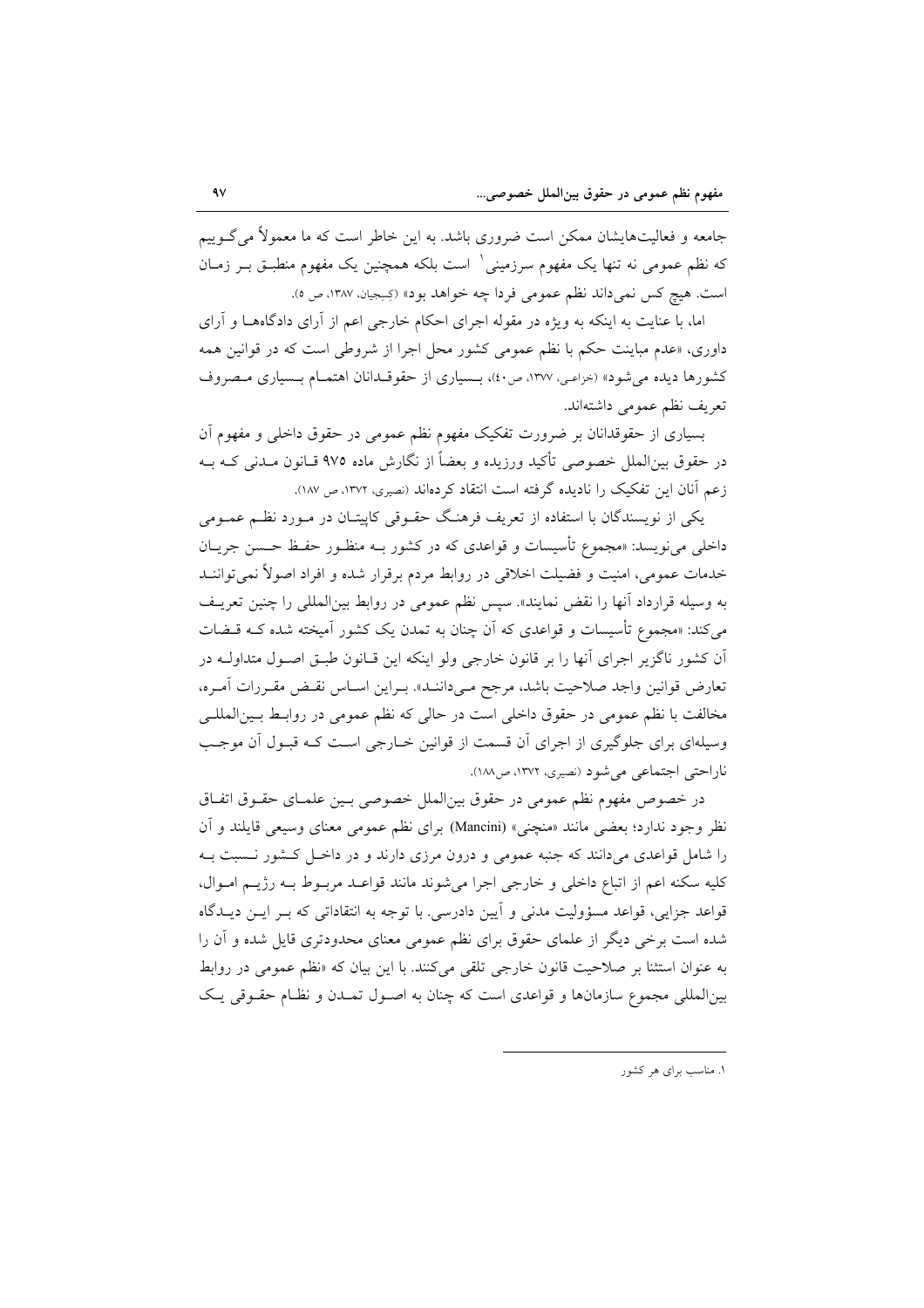کشور بستگی دارد که دادگاههای آن کشور ناچارند اجرای آنهـا را بـر اجـرای قـانون خـارجی مقدم بشمارند اگر چه قانون مزبور مطابق قواعد عادي حل تعارض قــانون صــلاحيتدار باشــد» (الماسي، ١٣٨٣، صص ١٨٢ به بعد).

برخی دیگر از حقوقدانان بیشتر به تفاوت در کاربرد و ابعاد نظم عمومی در حقوق داخلـی و حقوق بین الملل خصوصی نظر دارند و متذکر شدهاند که: «منظـور از آن [نظـم عمـومی] در این هر دو نوع حقوق نظم عمومی کشور محل دادگاه است ولی جهت استناد به آن در حقـوق داخلی برای مقابله و بی اثر ساختن اراده خصوصی در برابر نفع عمومی و در حقوق بین الملـل خصوصی برای جلوگیری از اجرای قانون صالح خارجی است» (سلجوقی، ۱۳۸۶، صص ۲۵۸ و۲۰۹).

در حقوق داخلی فرانسه نیز، به گفتــه فرانســسکاکی (Francescakis)، مفهــوم نظــم عـمــومی ترجمان قاعده برتر شمردن نفع عمومی بر نفع خصوصی، به اقتضای مورد است (سلجوقی، ۱۳۸۶، ص ۲۵۸).

در این میان برخی از حقوقدانان در عین حال که از ضرورت رعایت نظم عمومی کشور به هنگام اجرای قانون یا احکام خارجی سخن گفتهاند از ارایه تعریف یا تبیین مفهوم نظم عمومی سخنی به میان نیاوردهاند (مـدنی، ۱۳۷۵، ص۲۲۰) و برخی دیگر برخلاف حقوقدانانی که با تأکید بــر تفکیک نظم عمومی داخلی و بینالمللی معتقدند کـه در حقـوق داخلـی نظـم عمـومی شـامل «قواعد آمره» می شود، قایل به وحدت ماهیت نظم عمومی در حقوق داخلی و خارجی بوده بـا توجه به تفکیکی که بین مفهوم قانون امری و قانون الزامی قایلند، تصریح نمودهاند که: «قــوانین راجع به نظم عمومي اخص از قوانين الزامي است يعني نقض هر قانون الزامي عنوان مخالفت با نظم عمومی را ندارد چنانکه بیع با صغیر مخالف قوانین اهلیـت ٰ اسـت ولـی مخــالف نظــم عمومی نیست. پس نظم عمومی مدلول مقرراتی است که قوام و بقای ذات و حیثیـت و منــافع یک ملت به حمایت از آن مقررات بستگی دارد خواه در امور داخلی یک کشور باشد خــواه در روابط بين|لمللي چه ماهيت نظم عمومي در مقام ذات خود از حيث داخلـي و خــارجي بــودن، تعدد و تکثر ندارد یعنی نظم عمومی داخلی و خارجی دو ماهیت مختلـف نیـستند بلکـه نظـم عمومي ماهيت واحدى است كه به اعتبار داخلي و خارجي بودن عوارض مختلف پيدا مي كنـد و چون نقض مقررات اهلیت در بیع با صغیر دخالتی در قوام و بقای ذات و حیثیت یک ملت ندارد، جزء نظم عمومي نيست» (جعفري لنگرودي، ١٣٧٢، ص٧١٧).

همچنین یکی از حقوقدانان در مقام تبیین مفهوم نظم عمومی در داوری تجاری بین المللـی با بیانی مشابه أنچه تاکنون درباره مفهوم نظم عمومی مشاهده شـد و بـا اسـتمداد از مفـاهیم و

١. كه از مقررات الزامى است.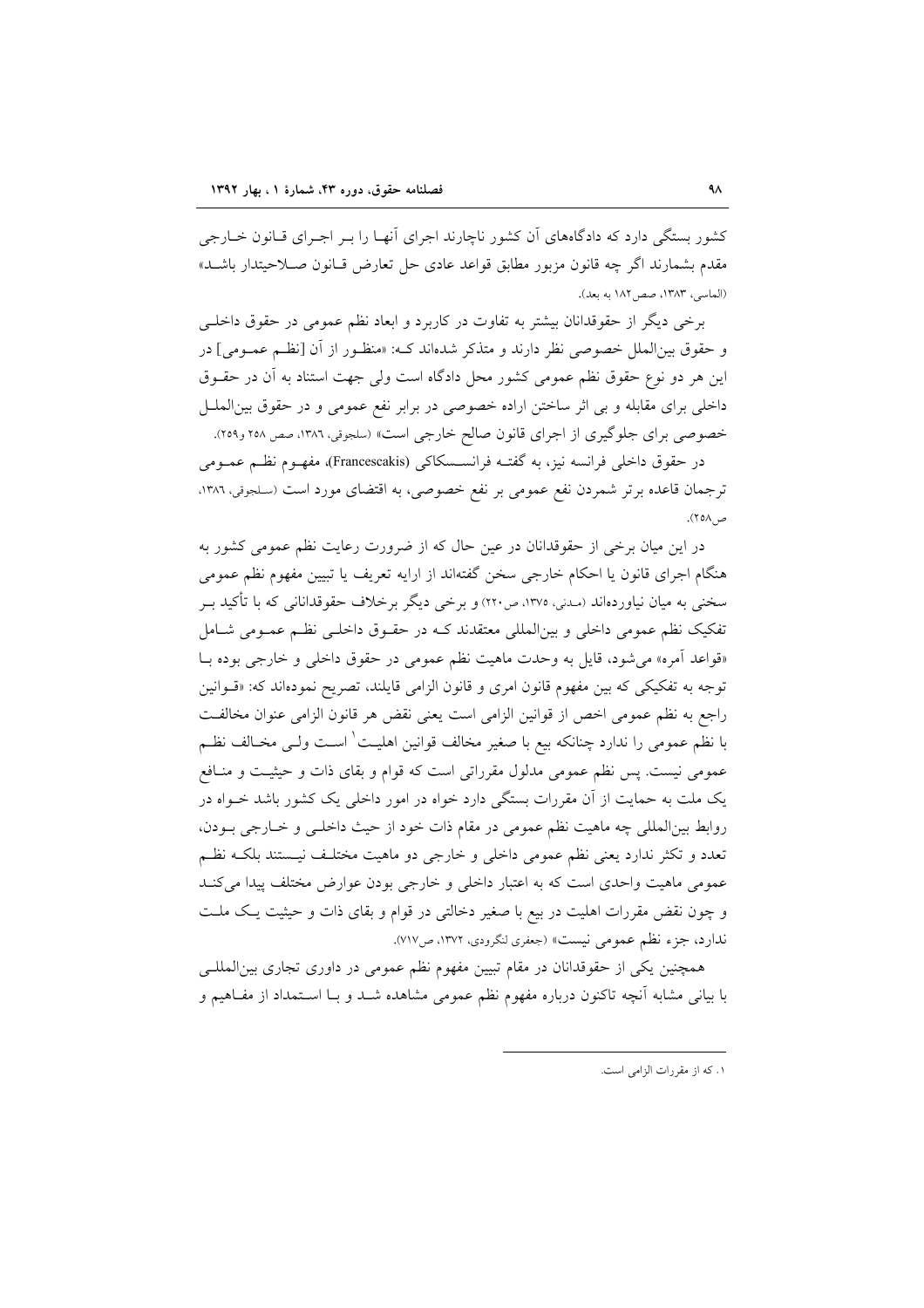تعاریف ارائه شده در حقوق بین|لملل خصوصی اظهار داشته است: «نظامهای حقوقی ملی نیـز بين قاعده نظم عمومي داخلي و قاعده نظم عمومي بينالمللي خود تفاوت قايل مـي شـوند. در حقوق داخلی مفهوم نظم عمومی اغلب برای معرفی قاعد امـری بــه کـار مــیرود کــه طـرفین نمي توانند از آنها عدول كنند. در حالي كه، در حقوق بينالملل خصوصي، نظم عمومي كـه بـه عنوان «نظم عمومي بين المللي» و به عبارت صحيح تر «نظم عمومي در روابط بـين المللـي» يـا «استثنای نظم عمومی» شناخته می شود، دادرس را قادر می سازد ک از اعمال قبانون خبارجی علىالاصول صلاحيتدار، أن هنگام كه ناقض مفاهيم اجتماعي و حقـوق اساسـي نظـام حقـوقي وی است، امتناع کند» (جنیدی، ۱۳۸۷، ص۲۱۵).

بنابراین می توان گفت تقریباً متفق علیه تمامی حقوقدانانی که در زمینه نظم عمـومی اظهـار نظر كردهاند اعم از متخصصين حقوق بين الملل خصوصي و اساتيد داوري تجاري بـين المللـي، تفاوت مفهوم نظم عمومي در قلمرو حقوق داخلي و قلمرو حقوق بين|لملل است بــه گونــهاي که همواره نظم عمومی در حقوق داخلی مفهومی وسیع تر از نظم عمومی در روابط بـینالملــل دارد. تبلور این واقعیت در بیان یکی از حقوقدانان نامور کشور ما این گونه نمـود یافتـه اسـت: «در حقوق داخلی تمام قوانین امری با نظم عمومی بـستگی دارد، ولـی در روابـط بـینالمللـی درجه شدیدتری از این نظم مورد توجه است و باید قاعدهای منافع حیاتی جامعـه را بـه خطـر اندازد یا با اخلاق مورد احترام مردم برخورد شدیدی داشته باشد تا مخـالف نظـم عمـومی بـه شمار آید، و گرنه امری بودن قانون به تنهایی مانع از اجـرای قـانون خـارجی نخواهـد شـد: چنانکه در امری بودن قوانین مربوط به احوال شخصیه هـیچکس تردیـد نـدارد، در حـالی کـه اجراي قانون خارجي در اين باره از مسلمات است» (کاتوزيان، ۱۳۸۹، ص۹۷).

#### ٣- اقسام نظم عمومي

حقوقدانان بنا به گرایش و سلیقه خود برای نظم عمومی اقسامی برشمردهاند؛ از جمله: تقسیم نظم عمومی به «نظم عمومی مـصرح در قــانون» و «نظــم عمــومی غیــر مـصرح در قانون»، «نظم عمومي سياسي» و «نظم عمومي اقتصادي»، «نظم عمومي حمايت كننده» و «نظـم عمومي هدايت كننده» (كاتوزيان، ١٣٧٦، ص١٦٥)، «نظم عمـومي حقـوق عمـومي» و «نظـم عمـومي حقوق خصوصی (احمدی واستانی، ۱۳٤۱، صص۷۸ و ۷۹) و بالاخره تقسیم نظم عمومی به «نظم عمومی ملي» و «نظم عمومي فراملي».

تقسیم بندی اخیر نسبت به تقسیمات پیشین از جامعیت بیشتری برخوردار اسـت و از آنجـا که خود، دارای تقسیمات و شقوق فرعی است و بررسی ایـن شـقوق و تقـسیمات بـه روشـن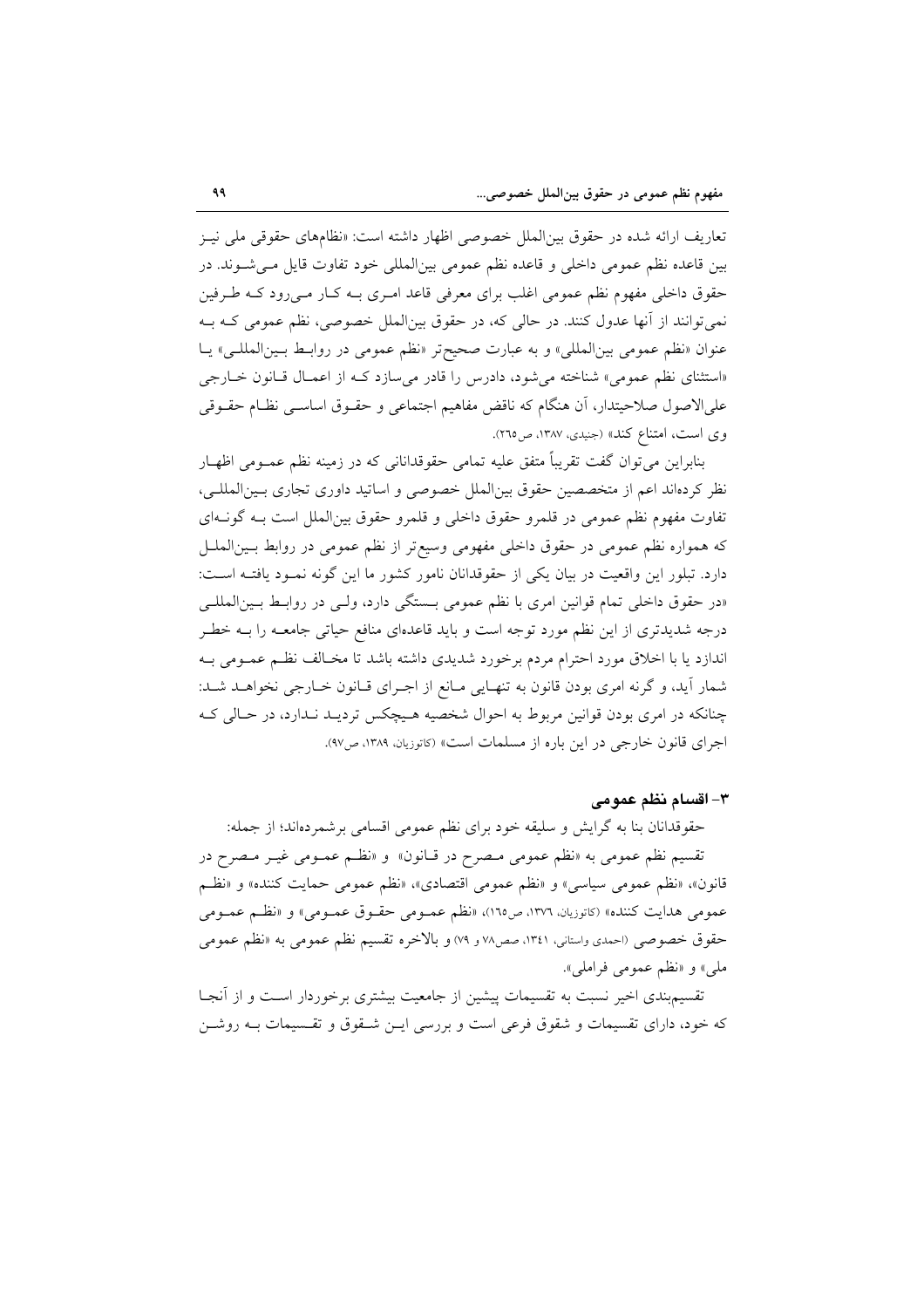شدن مفهوم دقیق نظـم عمــومی کمـک مــیiمایــد، تفـصیل و تأمــل بیــشتر در خــصوص آن، ضروريست.

## ۳–۱. نظم عمومی ملّی

در تقسیم نظم عمومی به «ملّی» و «فراملّی»، مراد از قید ملّـی یـک کـشور اسـت. لـذا ایــن تصور که نظم عمومی ملی معادل نظم عمومی داخلی است و یا نظم عمومی فراملی معادل نظم عمومی بینالمللی است، خطاست زیرا در این تقسیم.بندی هر دو مفهوم نظم عمومی داخلـی و نظم عمومی بینالمللی به انضمام قواعد دیگری که از آن به قواعد انتظامی یاد می شود در زمـره زیر مجموعههای نظم عمومی ملی قرار میگیرند.

#### ٣–١-١. نظم عمومي داخلي

در این تقسیمبندی مراد از نظم عمومی داخلی تقریباً همان معنایی است که پیــشتر از قــول اكثر حقوقدانان در باب مفهوم نظم عمومي داخلي بيان شد؛ يعني مجموعه قواعد آمره هر نظام حقوقی که اشخاص نمی توانند با قراردادهای خصوصی از آن عدول نمایند. مانند قواعـد آمـرهٔ مربوط به شرایط اساسی معاملات، خانواده و روابط کار و غیر آن که اشـخاص نمـیتواننــد بــه موجب توافقات و قراردادهای خصوصی بر خلاف آن تراضی نمایند.

لازم به ذکر است که به نظر اکثریت حقوقدانان، منابع قواعد آمره که در زمره نظـم عمــومی داخلی قرار میگیرد، منحصر به قوانین آمره نیست، بلکه اخلاق حاکم بـر هـر جامعـه` نیــز از منابع مهم قواعد آمره محسوب می شود که برخی مصادیق نظم عمـومی داخلـی را بایــد در آن جستجو کرد (صفایی، ۱۳۷۸، ص٥١).

#### ٣–١-٦. نظم عمومي بينالمللي

نظم عمومی بین|لمللی، خود یکی از اقسام نظم عمومی ملّـی اسـت کـه کــارکرد و قلمــرو متفاوت از نظم عمومی داخلی دارد و بر خلاف نظم عمومی داخلی که مانع تراضی طـرفین در قراردادها و توافقات خصوصی است بدون اینکه صحبت از اعمـال حقـوق خـارجی در میـان باشد، در نظم عمومی بینالمللی، همان طور که از عنوان آن پیداست، پـای عنـصر خـارجی در میان است و از اعمال قواعد اصولاً صلاحیتدار خارجی جلوگیری مـی کنـد. بنـابراین منظـور از نظم عمومي بين|لمللي أن دسته از قواعد حقوقي است كه به لحاظ ارتباط ناگسستني با فرهنگ و تمدن و اخلاق هر جامعه، در تعارض با قوانین خارجی مقدم شمرده شده، مانع اجرای قانون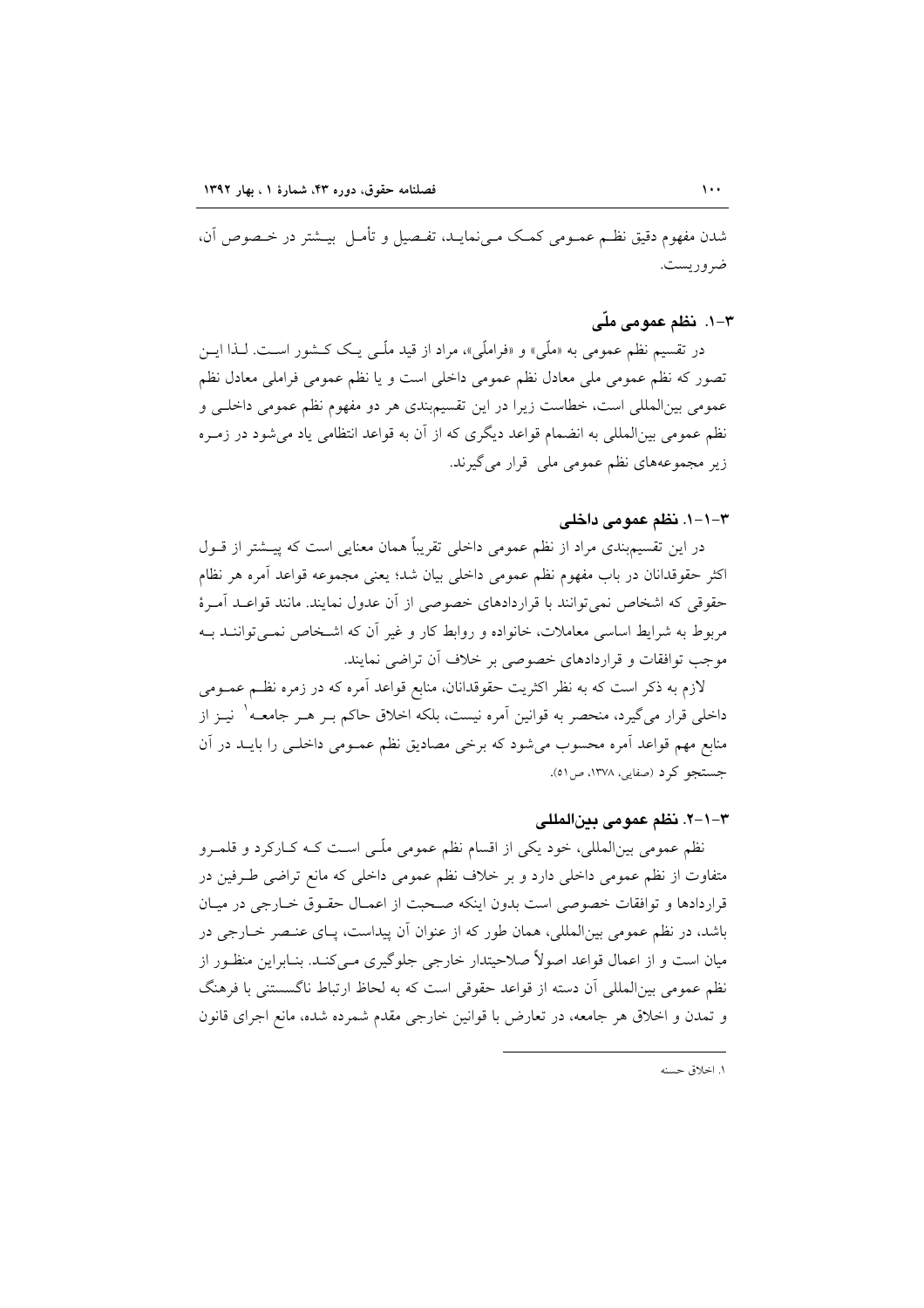خارجي مي شود. يعني اّنجا كه دادرس بر اساس قواعد معمول حل تعارض بايد قانون خارجي را اعمال و یا اسناد و احکام خارجی را مورد شناسایی قرار دهد، چنانچه این قواعد، اسـناد پـا احکام موصوف مغایر نظم عمومی بینالمللی جامعه محسوب شود، قابلیت اعمال و ترتیب اثــر خود را از دست خواهند داد. به عنوان مثـال، اگـر در كـشورى كـه ازدواج بـين محـارم يـا دو همجنس قانونی محسوب می شود، چنین ازدواجی صورت پذیرد و طرفین خواهان به رسـمیت شناختن اسناد این ازدواج در ایران بوده، بر مبنای آن حقی مطالبه نمایند به دلیل مغایرت با نظم عمومی جامعه ایرانی، دادرس ایرانی از پذیرش خواسته فوق خودداری خواهد نمود، هـر چنـد كه اصولاً مطابق قواعد حقوق بين|لملل خصوصي ايران اشخاص از حيث احوال شخـصيه كـه ازدواج از مصادیق بارز آن است، تابع مقررات کشور متبوع خویش هستند.

#### ٣-١-٣. قواعد انتظامي

در حقوق عمومی قواعدی وجود دارد که تحت عناوینی از قبیل قواعد انتظـامی یــا قواعــد عمومی یا انتظامات عمومی از آن یاد می شود و مراد از آن قواعدی است که رعایت آن لازمـه حفظ و نگهداری سازمان سیاسی و اقتصادی و اجتماعی کشور است؛ ماننـد مقـررات ارزی، قوانین مالیاتی، محدودیتهای گمرکی. این قواعد که از آنها تحت عنوان جلوهای نوین از نظـم عمومي ياد شده است و بايد صرف نظر از قانون حاكم بر قراردادهاي تجارى بين المللي، مورد توجه قاضی و داور قرار گیرند (درن ایو، ۱۳٦۷، صص ۱۹۰ و ۱۹۱)، به لحاظ ارتباطی که با حقوق هـر کشور دارند خود از مصادیق نظم عمومی ملّی محسوب میشوند.

# ۳–۲. نظم عمومی فراملّی

به دنبال گسترش و تحولات روز افزون در حوزه تجارت و داوری تجاری بین|لمللی، یکی از گرایشات و ضرورتهایی که مورد توجه صاحب نظران این حوزه قرار گرفت، گـرایش بـه سمت کنار گذاشتن قـوانين و نظـامهـای ملـی (Denationalization) بـه ويـژه در حـوزه داوری تجاری بین|لمللی بود؛ امری که به نوبه خود، به عنوان زمینـهسـاز پیــدایش «قواعــد فراملّــی» و «نظم عمومی فراملّی» نقش قابل توجهی ایفا نمود. البته این گرایش علی رغـم توفیقـاتی کـه در بسیاری حوزهها داشت، بهتدریج کمرنگ شد تا جایی که امروزه گـرایش مجـدد بــه قــوانین و نظامهای ملّی (Renationalization) محسوس است. لکن قواعد فراملی و نظم عمـومی فراملـی، به ویژه در حوزه تجارت بین|لملل و داوری تجاری بین|لمللی کماکان مورد توجه است.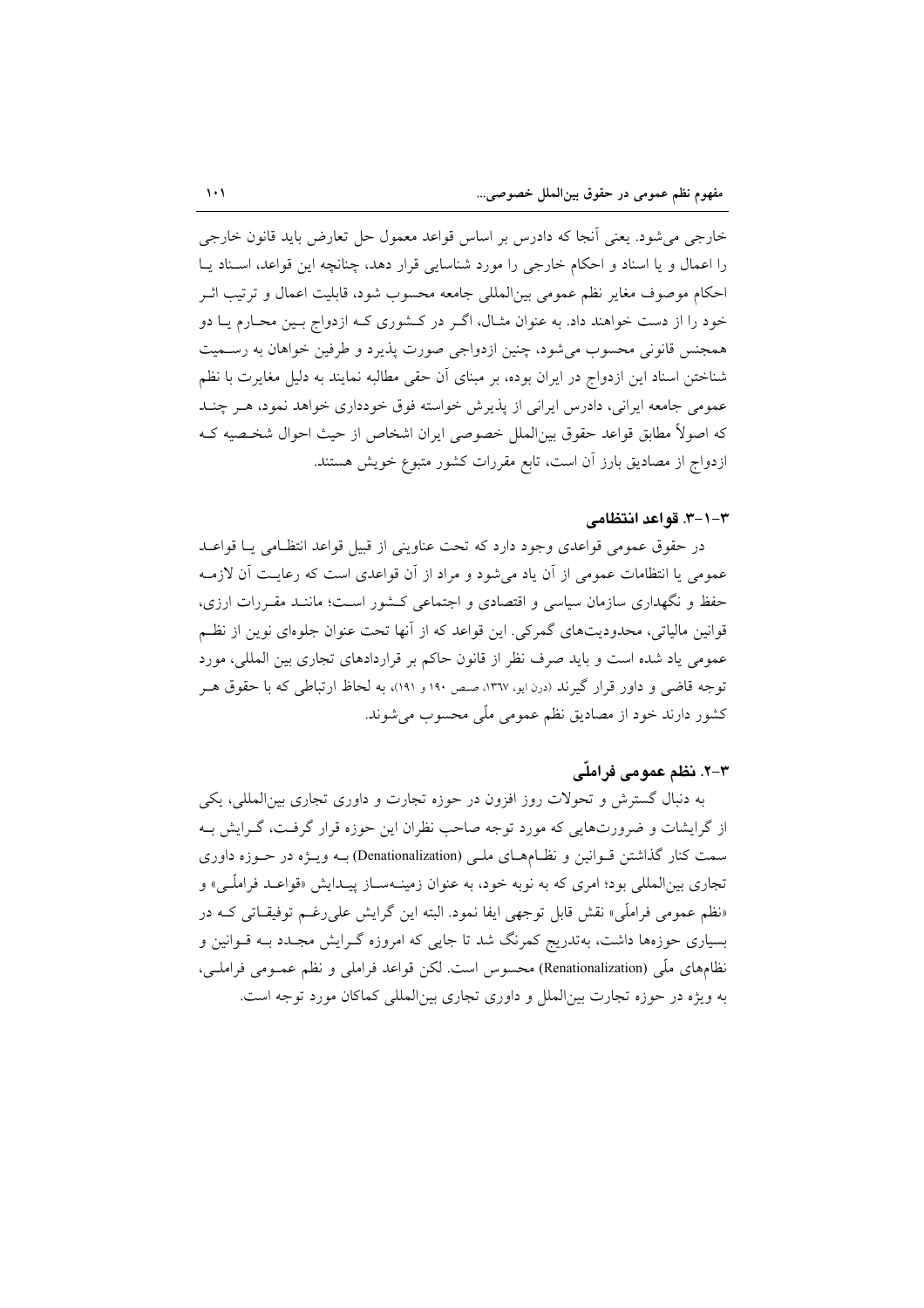مراد از قواعد فراملِّي، اصول حقوقي پذيرفته شده بين|لمللي حاكم بر روابط قراردادي است (اشمیتوف، ۱۳۷۸، ص۹۹۹) که کاربرد آن به مفهوم امروزی به اوایل قرن پیازدهم بسر می گردد. ایسن اصطلاح در حقوق رم و قبل از میلاد نیز مورد استفاده بوده است (Baddack, 2005, p.5).

سه ویژگی مهم خود به خودی بودن<sup>۱</sup> ، مستقل بودن<sup>۲</sup> و جهانشمول بودن قواعد فراملــی، زمینه پذیرش این قواعد در داوری تجاری بینالمللی را فـراهم نمـوده اسـت ( Marrella, 2007, p.815). به نحوی که حتی در کشورهایی مانند انگلستان کـه در ابتـدا مخالفـتهـا و اخـتلاف نظرهایی وجود داشت، امروزه محاکم در پذیرش آرای داوری مبتنی بر قواعد فراملی تردیــدی به خود راه نمی دهند؛ در کشورهای حقوق نوشته، قواعد فراملی، به تدریج جزو قوانین تجارت ملي شدهاند (Marrella, 2007,p.812) و مطابق قانون فرانسه حتى در صورت عدم توافق طرفين بر حل و فصل اختلاف بر مبناى قواعد فراملي، داوران مى توانند به ايــن قواعــد اسـتناد نماينــد (Fouchard, 1965, p.395).

همچنین منظور از «نظم عمومی فراملّی» برخی اصول اساسی مشترک بین بیشتر نظـامهـای حقوقي و تجارت بين|لملل است كه مقبوليت عام يافته است. البتـه برخـي صـاحب نظـران بــا یادآوری ابهام در مفهوم این اصطلاح به انتقاد از آن پرداخته و بعضاً آن را مورد انکار و تردیــد قرار دادهاند. لكن در مقابل، نويسندگاني چون «گلدمن» (Goldman) با تأييد وجود ايــن نظــم آن را یک نظم عمومی فرامرزی قلمداد کردهاند (جنیدی، ۱۳۷۲، ص۳۱ و ۵۹).

این مفهوم از نظم عمومی همان مفهومی است که در داوری تجاری بـین|لمللـی، قلمـروی وسیع تر و از جهاتی منحصر به فرد دارد. چرا کـه داوران بـه ویـژه داوران بـینالمللـی فـارغ از محدودیتهای مراجع قضایی برای تمسک به قواعد فراملّی فرصت و موقعیت بیشتری دارند.

به عنوان مثال، این که دولت یا طرفی که شرط داوری را پذیرفته است، نمی تواند به بطلان شرط داوری و محدودیتهای قانون ملّی خود استناد کند، یکی از قواعـدی اسـت کـه برخـی مراجع داوری بر مبنای آن رأی دادهاند.

از جمله در پرونده شرکت ELE.Aquitainte علیه شرکت ملّـبی نفـت ایــران، مرجــع داوری چنین رأی داد که هر چند خوانده (ایران) مدعی است که شـرط منـدرج در قـرارداد مبنـی بـر ارجاع اختلاف یا داوری به استناد اصل ۱۳۹ قانون اساسی ایران نادرست و بی اعتبار است، امّـا نظم عمومی فراملّی اقتضا دارد که هر گاه طرف قرارداد بــه شــرط داوری منــدرج در آن اعتمــاد کرده است، طرف دیگری نمی تواند به قواعد آمره داخلی کشور خود اسـتناد کـرده و شــرط را باطل بداند (اخلاقی، ١٣٨٣، ص ٣١١).

١. عدم وضع توسط هر شخص اعم از دولت و يا سازمان معين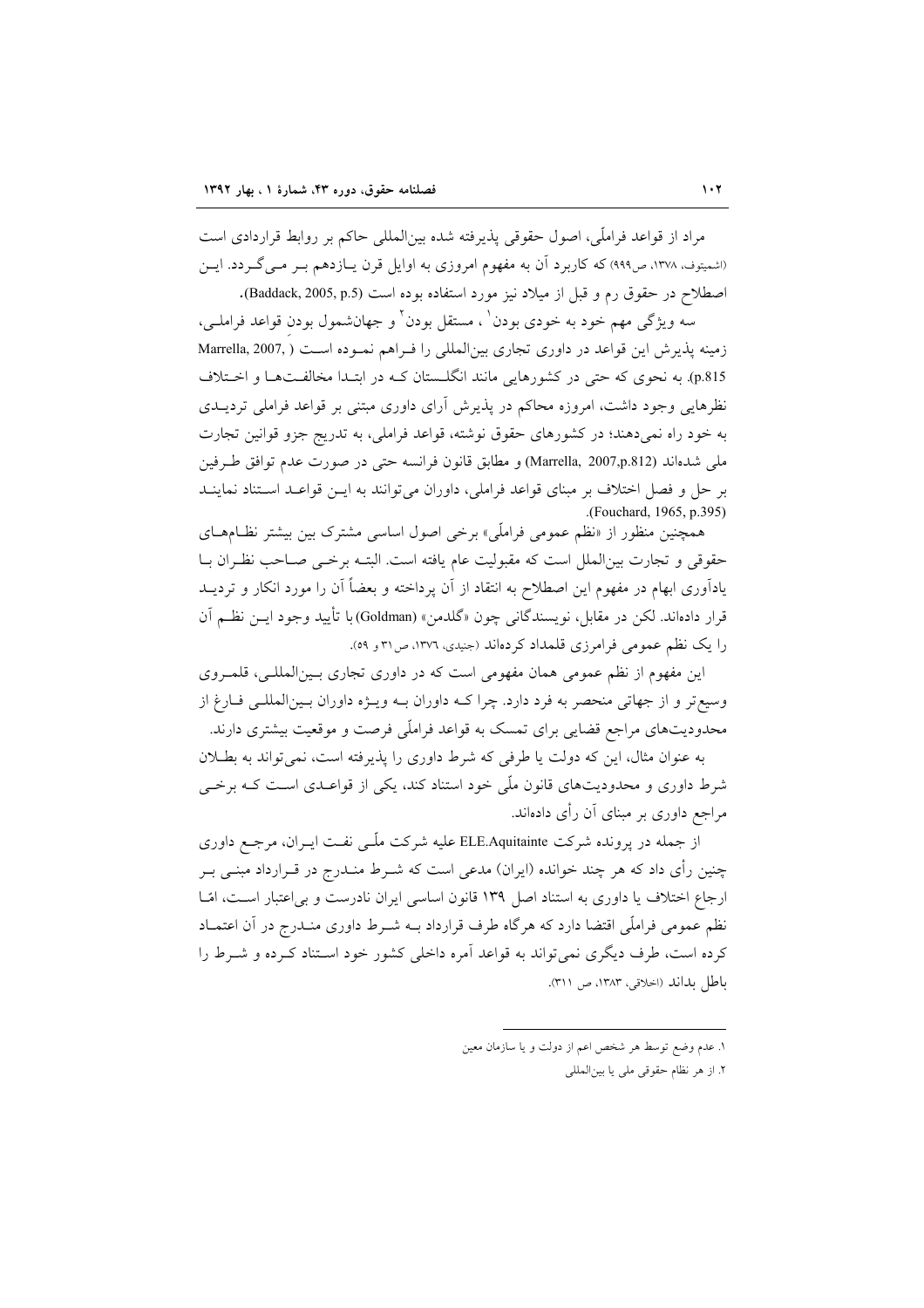این رأی که موارد مشابه فراوان دارد بیانگر جایگاه برجسته نظم عمومی در حوزه تجـارت بین الملل و داوری تجاری بین المللی است.

در هر حال از آنچه تاکنون در باب مفهوم نظم عمومی و اقسام آن گفته شد بــه خــوبی بــر میآید که در بسیاری موارد قواعد موضوعه حقوق، ریشه در نظم عمومی دارند یا به اصطلاح، نظم عمومی منشأ وضع آن قواعد بوده است و حال آنکه در مواردی نیز قواعد نظم عمــومی در قالب قواعد موضوعه در نیامده است. البته با تحلیل نهایی ممکن است قائل به این شد کـه آن دسته از قواعدی که به حقوق موضوعه راه یافته و فرضاً عنوان قواعد آمره را به خود گرفتهانــد، در واقع از حوزه نظم عمومی خارج شده، صرفاً قواعدی هستند که ریشه در نظم عمومی دارند در حاليكه قواعد دسته اخير هنوز به حـوزه حقـوق موضـوعه وارد نــشدهانــد. در ايــن تحليــل مي توان قواعد اخير را قواعد نظم عمومي به معنى خاص ناميد.

۴– جايگاه انواع نظم عمومي در داوري تجاري بين المللي

شاخص ترین ویژگی نهاد داوری، ابتنای آن بر خواست و اراده طرفین است زیرا اصـولاً در سراسر جریان داوری از اصل انتخاب این روش برای حل و فصل اختلاف حادث بین طـرفین قرارداد یا اختلاف احتمالی آنان در آینده، تا انتخاب داور یا داوران و تعیـین حـدود اختیـارات آنان، تعیین آیین داوری و تعیین قواعد حاکم بر ماهیـت دعــوی، همــه و همــه مبتنــی بــر اراده طرفين است.

با وجود این آنچـه بـیش از همـه اصـل حاکمیـت اراده در داوری تجـاری بـینالمللـی را تحتالشعاع قرارداده و محدود می نماید، مسأله نظم عمومی است. چنـدان کــه اسـتناد بــه ایــن مسأله مي تواند از آغاز روند حل و فصل اختلاف بالفعل يا پيشبينــي حــل و فــصل اختلافــات احتمالی آینده از طریق نهاد داوری پیشگیری نموده و یا حتی داوری سـامان یافتـه را متزلـزل نماید. مثلاً در پرونده مربوط به قراردادی که جهت پرداخت رشوه به یک مقـام دولتــی منعقــد شده بود، داور پرونده با استناد به نظم عمومی و اخلاق حسنه رأی به بی|عتباری قرارداد صـادر نمود؛ (Lando,1985, p.749) با اين استدلال: «... اين موضوع نمي تواند مورد مناقشه قبرار گيبرد که مطابق یک قاعده کلی حقوقی که توسط ملل متمدن مورد پذیرش قرار گرفته، قراردادهـایی که به صورت جدی اخلاق حسنه یا نظم عمومی بینالمللی را نقض می نماید، بلااعتبار است و کمترین قدرت اجرایی ندارد و این قرارداد توسط هیچ دادگاه یا دیوان داوری دارای ضمانت اجرا شناخته نخواهد شد» (ICC Award No. 1110 of 15 Jan. 1963).

گاهی هم بر عکس ممکن است با استناد به نظم عمومی، حتی قواعد آمره کشوری بــه نفــع حاكميت اراده طرفين يا يكي از آنها ناديده گرفته شود.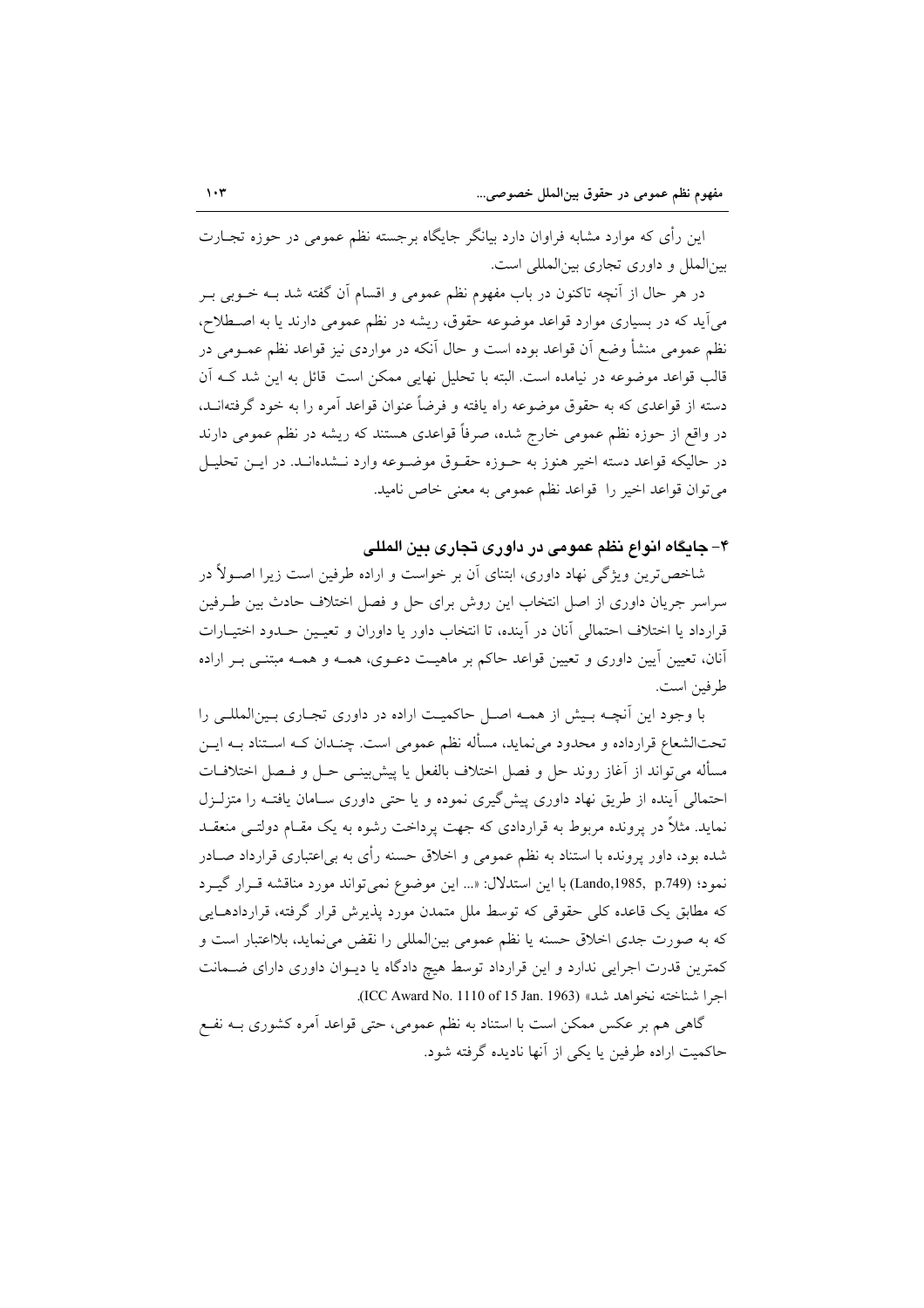مثال بارز وضعیت اخیر مربوط به محدودیت یا ممنوعیت دولت و دسـتگاههــای دولتــی در مراجعه به داوری است که در قوانین بسیاری از کشورها مانند کلمبیا، اکوادر، مـصر، الجزایـر و به ویژه کشورهای آمریکـای لاتـین کـه گفتـه شـده مظهـر بـی اعتمـادی بـه داوری تجـاری بين|لمللي|ند (اسكيني، ١٣٧١، ص ١٥٥)، مشاهده مي شود. ايــن بــدان جهــت اســت كــه از يـك ســو کشورهای مورد اشاره ممنوعیت یا محدودیتهایی از قبیل آنچه در اصل ۱۳۹ قیانون اساسی ایران پیش بینی شده، در نظر گرفتهاند و از سوی دیگر آنگاه که دولت یا دستگاه دولتی یکسی از این قبیل کشورها علیرغم پذیرش داوری در قرارداد بخواهد به ممنوعیت یا محـدودیت مـورد اشاره استناد کند در عرصه داوری تجاری بین|لمللی با ایـن اسـتدلال مبتنـی بـر نظـم عمـومی مواجه می شود که دولتها نمی توانند ممنوعیت یا محدودیتهای حقوق داخلی خود را مستند اسقاط اعتبار شرط داوری قرار دهند. چنانکه در یکی از آرای داوری اتاق بازرگانی بین|لمللبی بر اين امر تأكيد شده است. به موجب اين رأي: «نظم عمومي بـينالمللـي بــا حــدت و شــدت مخالف این امر است که یک ارگان دولتی که با اشخاص خارجی معاملـه مـیکنـد، بتوانـد بـه صورت آشکار و با علم و اراده شرط داوری را امضا کند تا اعتماد طرف مقابل را جلب کنــد و سپس ادعا کند که قول خود وی باطل بوده است، خواه این مسأله در جریــان رســیدگی داوری مطرح شود و خواه در مرحله اجرای حکم داوری» (اسکینی، ۱۳۷۱، ص ۱۷۵).

ویژگی بارز دیگر داوری که هدف غایی آن نیز محسوب است، صـدور رأی لازمالاجـرا و نهایتاً اجرای رأی داوری است؛ طوعاً و با رضایت محکوم علیـه، آنچنــان کــه در غالــب مــوارد مشاهده مي شود يا اجباراً و با حمايت و اتكاى قواي حكومتي.

گاہ این ویژگی شاخص داوری نیز به شدت تحت تأثیر مسأله نظم عمومی قبرار مبے گیبرد؛ چندان که با استناد به این مسأله از اجرای رأی نهایی داوری جلوگیری بـه عمـل آمـده، عمـلاً تلاش و كوشش طرفين و داوران در حل و فصل اختلاف به معنى واقعى كلمه «ابتر» مىماند.

در اهميت واقعيات موصوف همين بس كه نوعاً در مـتن قواعـد و مقـررات بـين|لمللـي و قوانین ملی به صراحت از نظم عمومی به عنوان یکـی از موانـع اجـرای رأی داوری یـاد شــده است. به عنوان مثال، به موجب ماده ٥ کنوانسیون نیویورک در مـورد شناسـایی و اجـرای آرای داوري خارجي، در صورتي که شناسايي و اجراي رأي داوري، مغاير نظم عمومي کشور محـل شناسایی و اجرای رأی باشد، به تشخیص کشوری که شناسایی و اجرا در آنجا درخواست شده است، رأى مزبور قابل ابطال خواهد بود.

همچنین وفق بند ۲ ماده ۳٤ قانون داوری تجاری بـین|لمللـی ایـران درصـورتی کـه رأی مخالف نظم عمومي باشد اساساً باطل و غيرقابل اجرا است.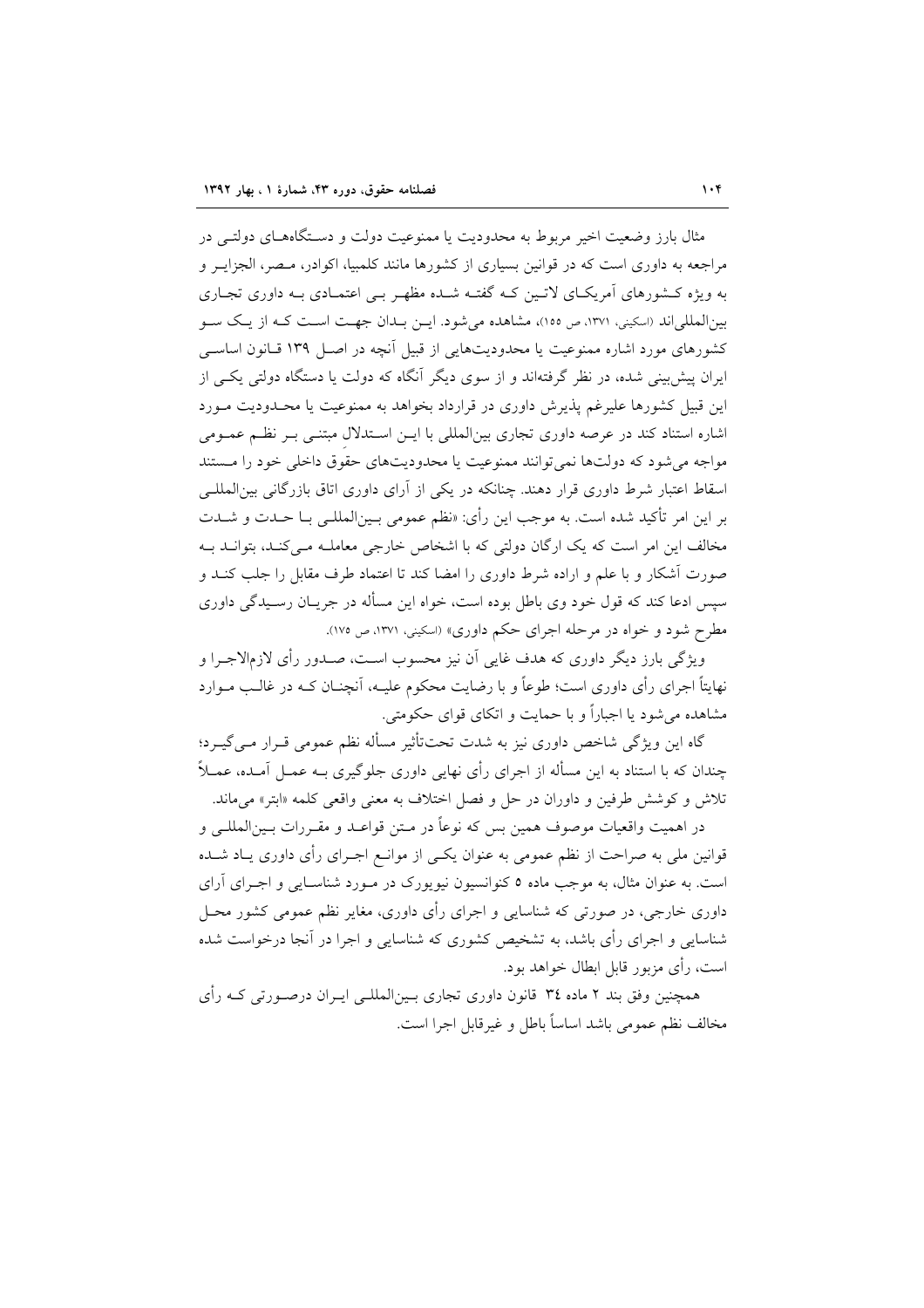مشابه این احکام را می توان در ماده ۱۵۰۲ آیین دادرسی فرانسه، مـاده ۱۰۵۹ قـانون داوری آلمان، قسمت ۱۰۳ مصوبه داوری ۱۹۹۲ انگلـستان، مـاده ۵۸ قـانون داوری چـین، مـاده ۱۰۷٦ قانون داوری هلند، ماده ۱۷۰۳ قانون داوری بلژیک اصلاحیه ۱۹–۱۹۹۸، ماده ۳۹ قـانون داوری برزیل و ماده ۳۵ کنوانسیون داوری تجاری عمان –کشورهای عرب (۱۹۸۷) کـه ۱۶ کـشور از جمله كشورهاي اردن، تونس، الجزاير، جيبوتي، سودان، سوريه، عـراق، لبنـان در مـورد آن بـه اتفاق نظر رسیدهاند، مشاهده نمود.

اکنون این سوال قابل طرح است که در حوزه داوری تجاری بینالمللی کدام یک از مفاهیم نظم عمومي مورد نظر است؟ مفهوم خاص اخيرالذكر، نظم عمومي ملَّى، نظم عمــومي فراملّـي، تمام یا برخی از شقوق آن دو، یا مفهومی متفاوت از آنها؟

در پاسخ به این پرسش باید گفت همانطور که نمی تـوان مفهـوم نظـم عمـومی در حقـوق بین|لملل خصوصی را منحصر در یکی از مفاهیم یاد شده و یا منحصر به معنـی خـاص مـورد اشاره در فوق دانست، در داوری تجاری بینالمللی نیز منحصر دانستن نظم عمـومی در مفهـوم خاص آن ممکن نیست؛ زیرا درست است کـه ایـن مفهـوم در نتیجـه یـک تحلیـل حقـوقی و منطقی، ارائه میشود، لکن همانطور که ملاحظه شد، در لسان حقوقدانان، غالباً مفهوم عام نظـم عمومی مورد نظر است. به دیگر سخن، تأثیر نظم عمومی در داوری تجاری بین|لمللی منحـصر به مفهوم خاص آن نیست زیرا واقعیت این است که جریان داوری، مراحل مختلفی از ارجـاع موضوع به داوری تا اجرای رأی را شامل میشود که در تمامی ایــن مراحــل مفــاهیم گونــاگون نظم عمومی نقش و تأثیر انکار ناپذیر دارد.

به عنوان نمونه، طبق قاعده اوليه در قابليت ارجاع اختلاف بالفعل يا اختلاف احتمـالمي آتــي به داوری، اصل بر آزادی اراده طرفین است. ماده ٤٥٤ قانون آیین دادرسی دادگاههـای عمــومی و انقلاب در این خصوص تصریح نموده است: «کلیه اشخاصی کـه اهلیـت اقامـه دعـوا دارنـد می توانند با تراضی یکدیگر، منازعه و اختلاف خود را خواه در دادگاهها طـرح شـده یـا نــشده باشد و در صورت طرح در هر مرحلهای از رسیدگی باشد، به داوری یک یا چنـد نفـر ارجـاع دهند». مفاد این ماده قانونی که در ماده ۲ قانون داوری تجاری بین المللهی ایـران تکـرار شـده است، بطور صریح یا ضمنی در مقررات داوری بسیاری از دیگر کشورها از جمله ماده ۱ قانون داوری آمریکا، ماده ۱۰۳۰ قانون داوری آلمان، ماده ۱ قانون داوری برزیل، ماده ۲ قانون داوری چین و مـاده ۱۰۲۰ قـانون داوری هلنـد نیـز ملاحظـه مـی شـود. امـا ایـن اطـلاق همـواره بـا محدودیتهایی مواجه بوده است که در ضمن مقررات یاد شده بدان اشاره شده است. مثلاً بــه موجب ماده ٤٥٦ قانون آيين دادرسي دادگـاههـاي عمـومي و انقــلاب مقـرر شــده: «درمـورد معاملات و قراردادهای واقع بین اتباع ایرانی و خارجی، تا زمانی که اختلافی ایجاد نشده است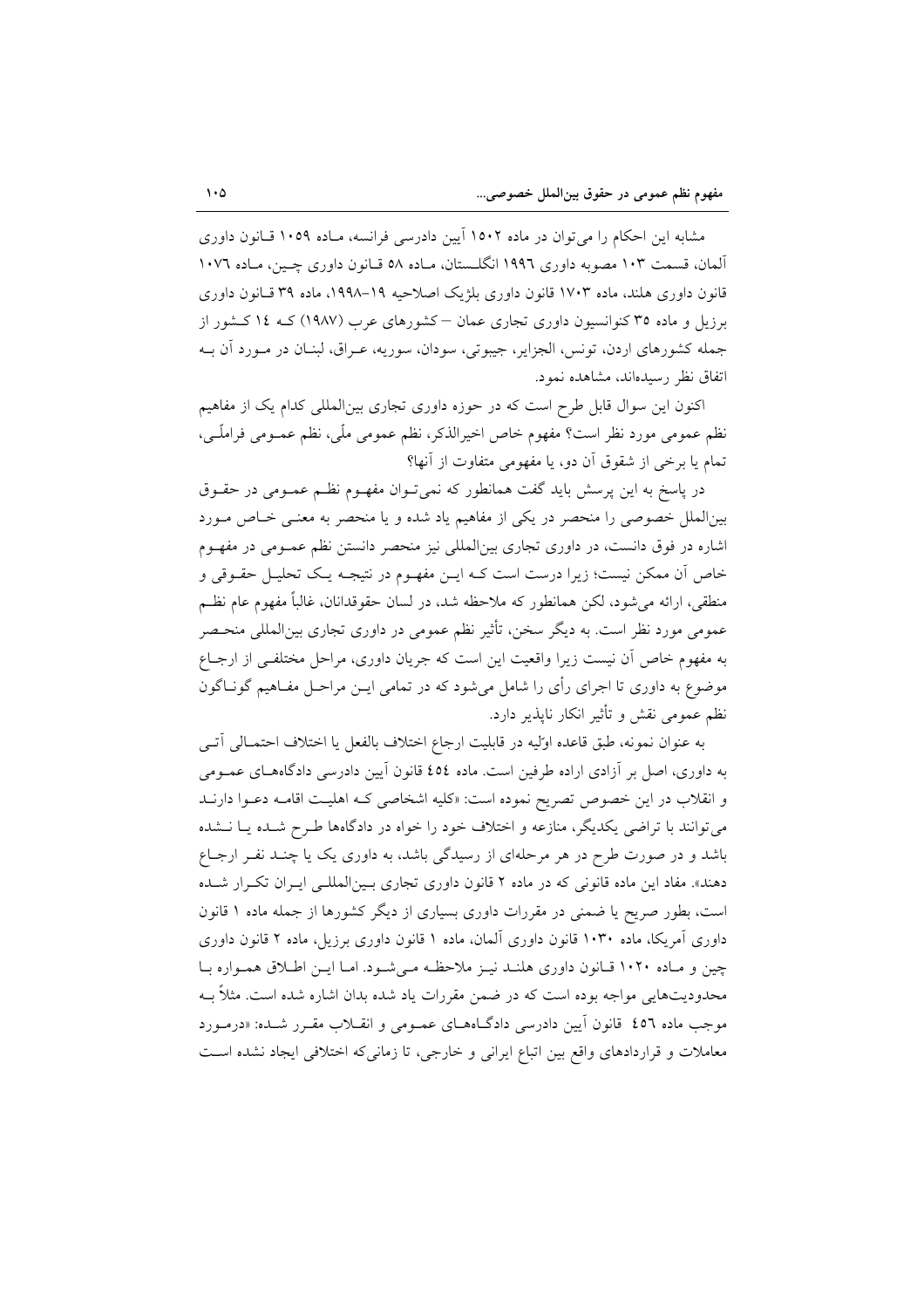طرف ایرانی نمی تواند بهنحوی از انحا ملتزم شود که درصورت بروز اخــتلاف، حـل آن را بــه داور یا داوران یا هیأتی ارجاع نماید که آنان دارای همان تابعیتی باشند که طـرف معاملــه دارد. هر معامله و قراردادی که مخالف این منع قانونی باشـد در قـسمتی کـه مخالفـت دارد باطـل و بلااثر خواهد بود». ماده ٤٥٧ قانون مذكور نيز همسو با اصل ١٣٩ قبانون اساسبي مقبرر داشته: «ارجاع دعاوی راجع به اموال عمومی و دولتی بهداوری پس از تصویب هیأتوزیران و اطــلاع مجلس شورای اسلامی صورت میگیرد. در مواردی که طرف دعوا خارجی و یا موضوع دعـوا از موضوعاتی باشد که قانون آن را مهم تشخیص داده، تصویب مجلـس شـورای اسـلامی نیـز ضر ورياست».

حال این پرسش مطرح است که آیا عدول از این قبیل محدودیتها با اراده طـرفین ممکــن است و به ویژه آیا داوران مکلف به تبعیت از این قبیل قواعد هستند یا می توانند آنها را نادیــده ىگىر ند؟

پاسخ این پرسش به ارتباط قواعد محدود کننده با نظم عمومی بستگی دارد. زیرا اگـر ایـن قواعد و مثالها جنبه امری و ریشه در نظم عمومی داشته باشند ضرورتاً بایــد در درجــه اول از ناحیه طرفین محترم شمرده شوند و در درجه دوم داوران نیز علیالاصـول بـا اسـتناد بــه نظــم عمومی ملزم به رعایت این قواعد امری خواهند بود. به ویژه داوران باید در این خصوص بـه قواعد آمره محل داوری و محل اجرای رأی داوری توجه نمایند تـا عمــلاً امکــان اجــرای رأی فراهم باشد. ضرورت توجه ویژه به این قواعد از آن جهت است که هر گاه بـه موجـب قــانون محل داوری و یا قانون محل اجرای رأی داوری، اصولاً موضوع قابل ارجاع بـه داوری نباشــد. رأى صادره به دليل مخالفت با نظم عمومي فاقد اعتبار و غير قابل اجرا خواهد بود.

به بیان دیگر، درست است که قواعد مورد اشاره، به نظم عمومی ملی ایران، یعنـی یکـی از مفاهیم عام نظم عمومی مربوط می شوند و آنگونه که پیش از این گفته شد بـه ویــژه در مــورد محدودیت ناشی از اصل ۱۳۹ قانون اساسی ممکن است داوران بینالمللـی بـا اسـتناد بـه نظـم عمومي فراملي، اين قاعده نظم عمومي ملي را ناديده بگيرند، لكـن چنانچــه محـل شناسـايي و اجرای رأی ایران باشد، علی الاصول دادگاههای ایران به هنگام اجرای رأی، خــود را مقیــد بــه رعايت قواعد امري موصوف و نظم عمومي ملي خواهند دانست؛ واقعيتي كه يقيناً در اين قبيـل موارد، مد نظر داوران خواهد بود.

به موجب ماده ۵ کنوانسیون نیویورک در مورد شناسایی و اجرای آرای داوری خارجی، در صورتی که شناسایی و اجرای رأی داوری، مغایر نظم عمومی کشور محل شناسـایی و اجـرای رأی باشد، به تشخیص کشوری که شناسایی و اجرا در آنجا درخواست شده است، رأی مزبــور قابل ابطال خواهد بود.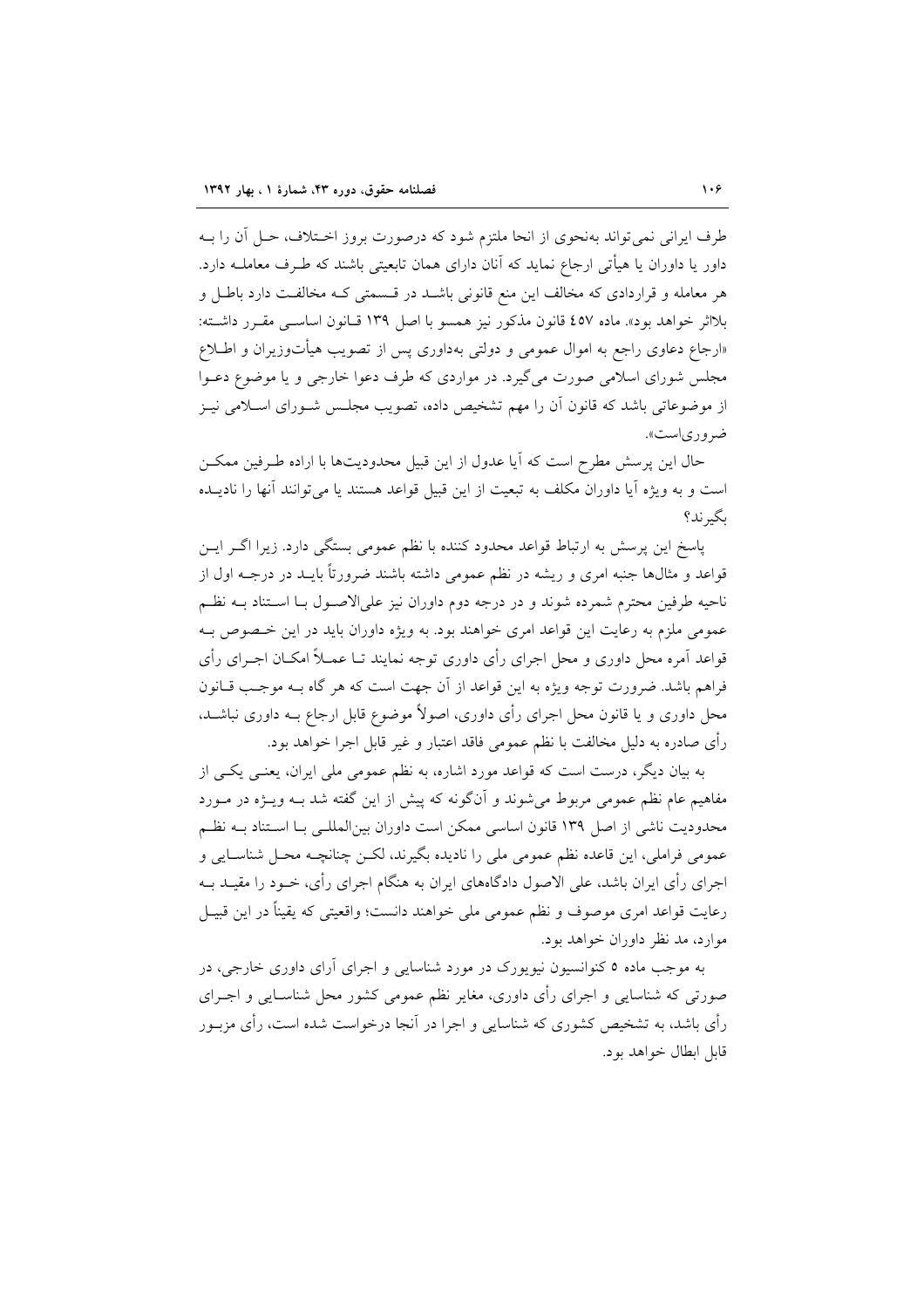البته امروزه در داوریهای تجاری بینالمللی گـرایش بـه سـمت کـاهش محـدودیتهـای مربوط به نظم عمومی در بحث قابلیت ارجاع موضوع به داوری است. یعنبی قواعـد حقــوقی محدود كنندهٔ قابلیت ارجاع، لزوماً بخشی از نظم عمومی نیستند و این محدودیتها فقط وقتـی از سوی داوران یا دادگاهها اعمال میشوند که بخشی از قانون قابل اعمال نسبت بـه دعـوی را تشکیل دهند و لازم نیست که این مسأله به عنوان بخشی از نظم عمومی، لزوماً اجرا شود حتی اگر قانون دیگری نسبت به دعوی قابل اعمال باشد (جنیدی، ۱۳۷۶، ص ٦۲).

همچنین اصولاً طرفین در انتخاب قانون حاکم بر آیین داوری آزادند و در صورت سکوت طرفین قانون حاکم توسط داوران انتخاب مـی شـود. در عـین حـال چـه طـرفین داوری و چـه داوران در تعیین آیین حاکم بر داوری آزادی و اختیار عمل مطلـق نداشـته مکلـف بـه رعایـت قواعد آمره و نظم عمومی هستند. به عنوان مثال اصولی از قبیل اصل استقلال و بی طرفی داور، از جمله اصول پذیرفته شده در عرصه داوری تجاری بـینالمللـی و غیرقابـل عـدول از ناحیـه طرفین و داوران محسوبند. زیرا این قبیل اصول مبتنی بر قواعد آمره و نظم عمــومی در مفهــوم ملّی و فراملّی آن محسوب می شوند.

روشن است که از میان قواعد مبتنی بر نظم عمومی، قواعد کشور محل برگـزاری داوری و محل شناسایی و اجرای رأی داوری از اهمیت ویژهای برخوردارند چرا کـه صـدور رأی قابــل اجرا مستلزم رعایت این قواعد است. ماده ۳٤ قانون داوری تجـاری بـینالمللـی ایـران در ایـن خصوص قابل توجه است؛ به موجب این ماده: «در موارد زیر رای داور اساسا باطل و غیرقابل اجر است:

١- در صورتي كه موضوع اصلي اختلاف به موجب قــوانين ايــران قابــل حــل و فــصل از طريق داوري نباشد.

۲- در صورتی که مفاد رای مخالف با نظم عمومی یا اخلاق حسنه کشور و یا قواعد آمـره اين قانون باشد.

۳– رای داوری صادره در خصوص اموال غیرمنقول واقع در ایران با قوانین آمره جمهـوری اسلامی ایران و یا با مفاد اسناد رسمی معتبر معارض باشد، مگر آنکه در مورد اخیــر داور حــق سازش داشته باشد».

همچنین مفاهیم مختلف نظم عمومی در انتخاب قانون حاکم بر ماهیت دعوی قابـل توجـه است؛ زیرا هر چند انتخاب قانون حاکم بـر ماهیّـت دعـوی توسـط طـرفین در عرصـه داوری تجاری بین|لمللی از جایگاه ممتازی برخوردار است و بر خلاف دادگاههــا کــه غالبــاً ملــزم بــه رعایت قانون مقر خود هستند، داوران بین|لمللی به لحاظ اینکه اصولاً داوری بین|لمللـی دارای قانون مقر نیست به انتخاب طرفین احتـرام گذاشــته و از نادیــده انگاشــتن اراده آنــان بــه دلیــل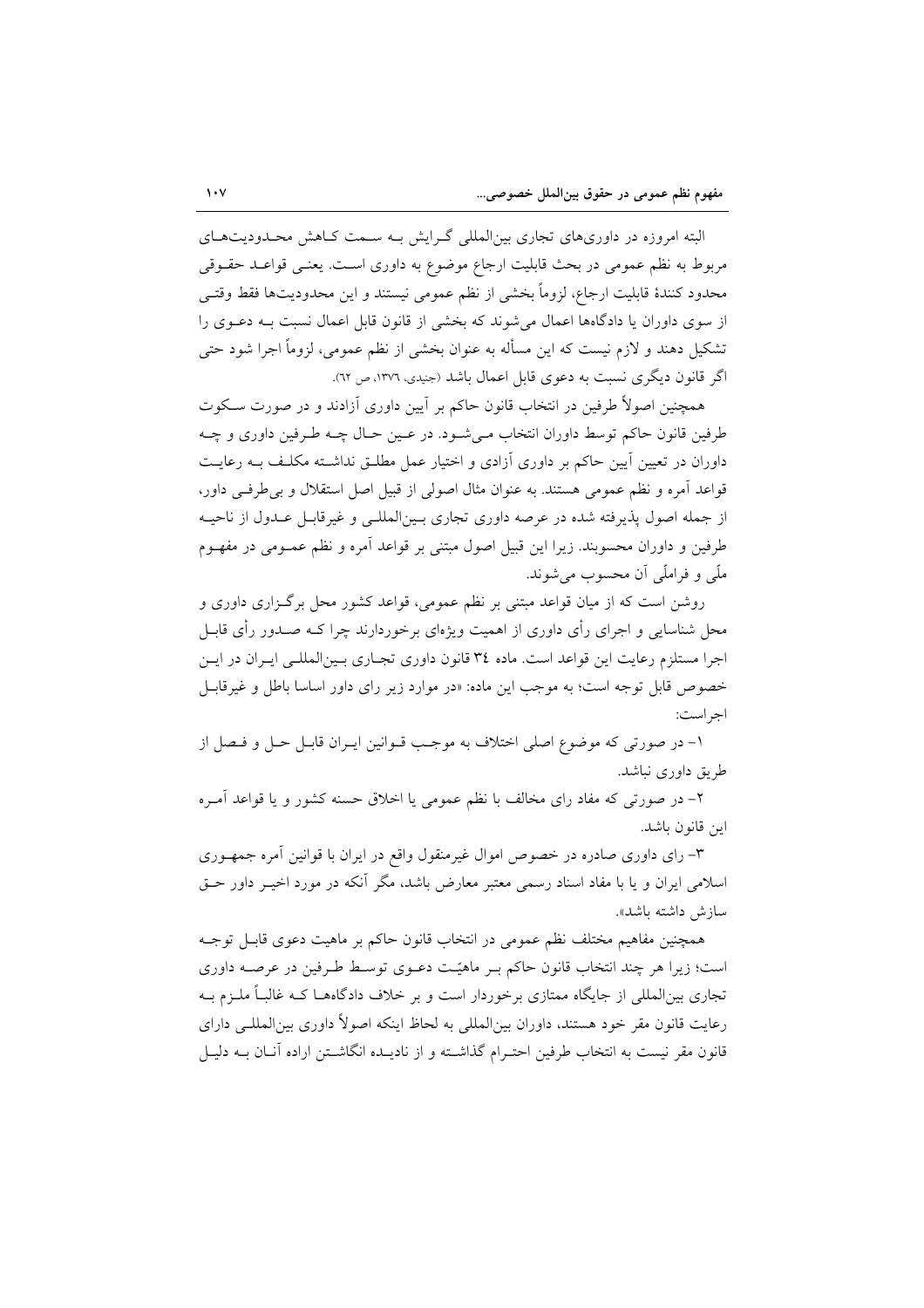مخالفت نظم عمومی خودداری می نمایند، امّا اگر طرفین چنین انتخابی نکـرده باشـند و داوران بخواهند شخصاً قانون حاکم بر ماهیت دعوی را انتخاب نماینـد، مکلـف خواهنـد بـود کـه بـا رعايت اراده ضمني طرفين و نظم عمومي دست به انتخاب بزنند.

اما شاید مهمتر از همه تأثیر نظم عمومی در مرحله اجرای آرای داوری خارجی باشــد چــرا که در عمل ضمانت اجرای رعایت نظم عمومی در هر یک از شوؤن و مراحـل داوری در ایــن مرحله اعمال می گردد. لذا مطابق بند ۲ ماده ۵ کنوانسیون ۱۹۵۸ نیویـورک کـه مهمتـرین سـند بینالمللی در مورد شناسایی و اجرای آرای داوری بینالمللی محسوب می شود، مغـایرت مفـاد رأى با نظم عمومى كشور محل اجرا به عنوان يكي از موانع اجـراى آراى داورى احـصا شــده است. به دیگر سخن «هرچند داور اختیار و حق تصمیمگیری نسبت به دعـوای مطروحـه را از اراده طرفین می گیرد، ولی نمی تواند فقط منافع ایشان را ملحوظ نمایـد؛ بلکـه بایـستی هماننـد محاکم حقوقی که در حقیقت جانشین آنها هم به شمار میرود، هر اصل اساسی نظـم عمــومی کشوری را که با قرارداد ارتباط نزدیک دارد نیز مورد توجه قرار دهد» (لندو، ١٣٦٥، ص٣٩).

بدین ترتیب برخلاف برخی اظهارنظرها مبنی بر اینکه منظور از نظم عمومی در داوریهای تجاري بين|لمللي همان مفهوم نظم عمومي حقوق بين|لمللي خصوصي است نه نظـم عمــومي داخلی (جنیدی، ۱۳۸۷ ، ص۲۷۲)، به نظر میررسـد نقـش اَفرینـی نظـم عمـومی در داوری تجـاری بینالمللی منحصر به برخی اقسام و مفاهیم آن نبوده و در مراحل و جنبههـای مختلـف داوری، ممکن است یک یا چند قسم یا مفهوم از نظم عمومی مورد توجـه و متابعـت داور بـینالمللـی قرار گېرد.

### نتىجەگىرى و يىشنھاد

از مجموع مطالعات منعکس در این مقاله چنین برمیآید کـه «نظـم عمـومی» از جایگـاه و نقش برجستهای در نظامهای مختلف حقوقی برخوردار است؛ چنـدانکـه گـاهی مبنـای وضـع بسیاری از قواعد حقوقی و یا آمره تلقی شدن آنها محسوب می شود، بسیاری اوقات از اجـرای قواعد و مقررات اصولاً صالح در موارد خاص جلوگیری میکند و گاهی نیز مانع اجــرای آرا و احکام مراجع حل اختلاف، اعم از مراجع قضایی و مراجع داوری میگردد.

لذا از ديرباز مفهوم نظم عمومي ولو در قالب اصـطلاحاتي متفـاوت از اصـطلاحات رايــج امروزی مورد توجه حقوقدانان جوامع مختلف بوده است. با وجـود ایــن و علــی رغــم ســعی و اهتمام بسیاری از حقوقدانان، هنوز که هنوز است تعریف جامع و مانعی که مورد پذیرش همـه يا اكثر حقوقدانان باشد از اين اصطلاح ارائه نشده است. بلكه برخي اساساً نظم عمومي را غيــر قابل تعریف میدانند. مهمترین علتی که به عنوان مبنای واقعیات موصـوف مـی تـوان از آن یـاد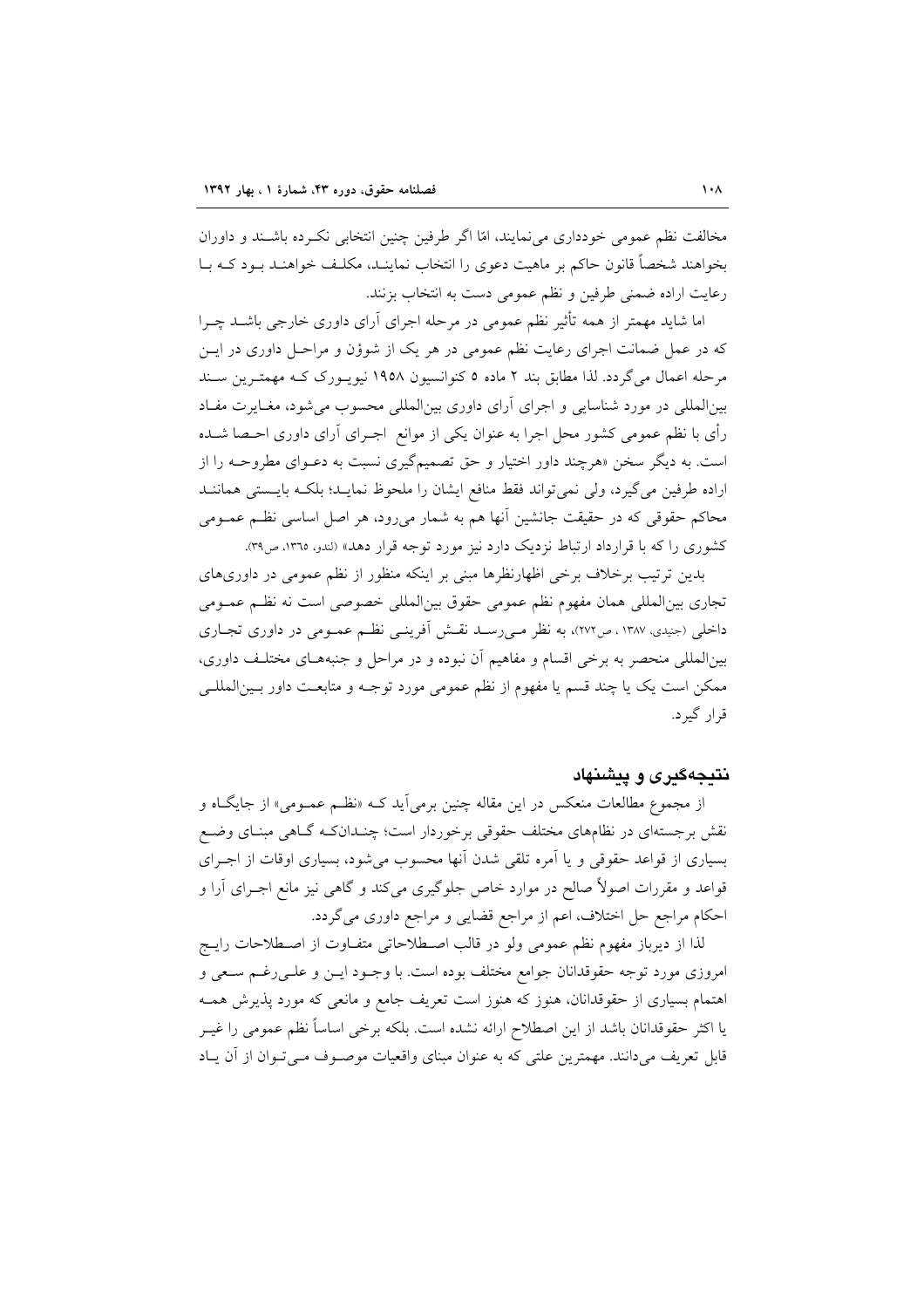كرد اين است كه ريشه اين اختلاف نظرها بـه ماهيـت نظـم عمــومى و بــه تنــوع مفــاهيم ايــن اصطلاح در جوامع مختلف، متناسب با شرايط فرهنگي، اجتماعي و اعتقادي هر جامعه و نيز به تحول مفهوم آن در گذر زمان، به اقتضای تحولات جوامع بشری بر میگردد.

ویژگی دیگر نظم عمومی، تنوع مفاهیم آن در شاخههای مختلف حقـوق اسـت کـه سـبب تنوع دیدگاههای متخصصین هر رشته به مفهوم نظم عمومی و اقسام گوناگونی بـرای آن شــده است. یکی از تقسیمات مهم این اصطلاح، تقسیم اَن به «نظم عمـومی ملّـی» و «نظـم عمـومی فراملِّي» است. برخي از ديگر مفاهيم رايج اين اصطلاح حقوقي، مانند «نظم عمومي داخلـي» و «نظم عمومي بين|لمللي» نيز از شقوق نظم عمومي ملي محسوب مـي شـوند. از ميـان اقـسام و مفاهیم گوناگون نظم عمومی، در داوری تجاری بین|لمللی، نظم عمومی فراملی کاربرد ویـژهای دارد و بیشترین کاربرد نظم عمومی فراملی به داوری تجاری بین المللی برمی گردد.

البته تأثیر نظم عمومی در داوری تجاری بین|لمللی به نظم عمومی فراملی محدود نمی شود و با توجه به گستره فرایند داوری، در هریک از مراحل مختلف این فرایند، از توافقنامه داوری، تعیین داوران و حدود اختیارات آنان گرفته تا تعیین قواعـد حـاکم بـر آیـین داوری و ماهیـت دعوی و غیره، ممکن است یکی از مفاهیم مختلف نظم عمومی، تأثیر گذار باشد.

هرچند در داوری تجاری بینالمللی اصل حاکمیت اراده از جایگاه بسیار والایی برخوردار است لکن بسیاری مواقع این اصل بنیادین در مواجه با نظم عمومی به طرز شگفت آوری رنگ میبازد. همین جایگاه برجسته نظم عمـومی در ایـن شـاخه از حقـوق اسـت کـه توجـه ویـژه متخصصین این رشته را به خود معطوف داشته است. لکن به ویژه در حقـوق ایـران، بیــشترین اهتمام حقوقدانان در این عرصه، متوجه تعریف نظم عمومی بوده است در حالی که با توجه به تنوع و تحول زمانی و مکانی مفهوم این اصطلاح، عدم امکان ارائه تعریفی جامع و مانع کـه از ثبات نسبی برخوردار باشد، واقعیتی انکار ناپذیر است. از طرفی این حقیقت را نیز نباید از پاد برد که تأثیر شگرف نظم عمومی در مسیر اعمال و اجرای قواعـد حقـوقی و یـا آراء قــضایی و داوری، مستلزم شناخت دقیق مفهوم نظم عمومی، تمیز آن از عناوین مشابه و معرفـی مـصادیق عینی و خارجی آن است. این بدان معنی است که واقعیت مورد اشاره باعث نمـیشـود کـه از درک درست مفهوم نظم عمومی بی نیاز باشیم؛ پس چه باید کرد؟

به نظر می رسد، درک درست مفهوم نظم عمومی که به ویژه به لحاظ کاربردی امری است اجتناب ناپذیر، بیش از آنکـه محتـاج ارائـه تعریفـی نظـری باشـد، مـستلزم تبیـین اوصـاف و ویژگیهای نظم عمومی، مصادیق و موضوعات مشمول آن است. امری که تاکنون محقق نـشده و نیازمند پرداختن قانونگذار به این موضوع و ورود اساتید و حقوقدانان به این عرصه است و در پایان این مقاله به عنوان پیشنهاد، مورد تأکید قرار می گیرد.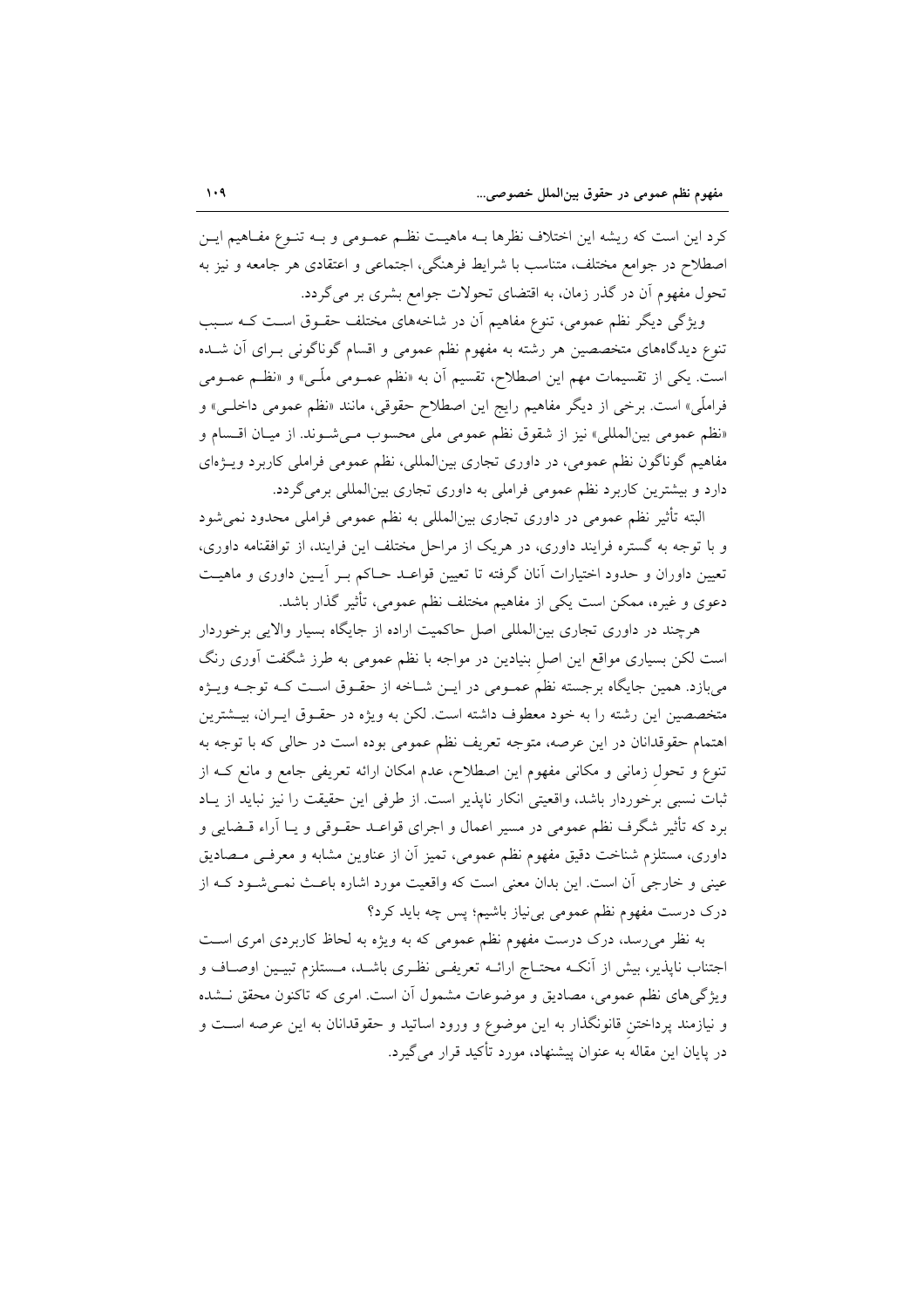# منابع و مآخذ الف- فارسي

- ابدالی، مهرزاد و عیسی تفرشی، محمد، (زمستان ۱۳۸۳)، «بررسی قراردادهای نامشروع (مغایر نظم عمومی) در حقوق فرانسه، انگليس و ايران»، فصلنامه مدرس علوم انساني، ويژه نامه حقوق.
	- ارفع نيا، بهشيد، (١٣٨٩)، حقوق بينالملل خصوصي (تعارض قوانين)، ج ٢، چاپ اول، تهران، انتشارات بهتاب.
		- احمدی واستانی، عبدالغنی، (۱۳٤۱)، **نظم عمومی در حقوق خصوصی**، چاپ اول، چاپ روزنامه رسمی.
			- اخلاقی، بهروز، (۱۳۸۳)، جزوه درسی حقوق تجارت بین الملل، دانشکده حقوق دانشگاه تهران.
- اسکینی، ربیعا، (۱۳۷۱)، **مباحثی از حقوق تجارت بینالملل**، چاپ اول، تهران نشر دانش امروز (وابسته مؤسسه انتشارات امير كبير).
- اشمیتوف، کلایو ام، (۱۳۷۸)، حقوق تجارت بینالملل، ترجمه دکتر بهروز اخلاقی و دیگران، جلد دوم، چاپ اول، تهران، انتشارات سمت.
	- الماسي، نجاد علي، (١٣٨٣)، حقوق بين**الملل خصوصي**، چاپ دوم، تهران، نشر ميزان.
	- الماسی، نجاد علی، (١٣٨٦)، تعارض قوانین ، چاپ پنجم، تهران، مرکز نشر دانشگاهی.
	- جعفری لنگرودی، محمد جعفر (۱۳۷۲)، **ترمینولوژی حقوق**، چاپ ششم، تهران، کتابخانه گنج دانش.
		- جنیدی، لعیا، (١٣٧٦)، قانون حاکم بر داوریهای تجاری بینالمللی، تهران ، نشر دادگستر.
- جنیدی، لعیا، (۱۳۸۷)، ا**جرای آرای داوری بازرگانی خارجی**، چاپ دوم (ویرایش دوم)، تهران، موسسه مطالعات و پژوهشهای حقوقی شهر دانش.
- خزاعی، حسین، (بهار ۱۳۷۷)، **«شناسایی و اجرای احکام داور بین المللی»**، مجله دانشکده حقوق و علوم سیاسی دانشگاه تهران، شماره ٣٩.
- درن، ایو،(۱۳٦۷)، «نظم عمومی و حقوق قابل اجرا در ماهیت دعوی در داوریهای بین المللی»، ترجمه و تلخیص محم*د* اشترى، مجله حقوقى، شماره ٩.
	- سلجوقي، محمد، (١٣٨٦)، **بايستههاي حقوق بين|لملل خصوصي**، چاپ پنجم، تهران، نشر ميزان.
		- صفایی، سید حسین، (۱۳۵۱)، حقوق مدنی، ج ۲، چاپ دوم، تهران.
- صفایی، سید حسین، (تابستان ١٣٧٧)، «**سخنی چند درباره نوآوریها و نارساییهای قانون داوری تجاری بین المللی**» مجله دانشکده حقوق و علوم سیاسی (دانشگاه تهران)، شماره ٤٠.
	- صفایی، حسین، (۱۳۷۸)، **دوره مقدماتی حقوق مدنی (قواعد عمومی قراردادها)**، چاپ ششم، تهران، نشر میزان.
		- کاتوزیان، ناصر(۱۳۷<mark>۲)، قواعد عمومی قراردادها</mark>، ج اول، چاپ چهارم، تهران شرکت سهامی انتشار.
			- كاتوزيان، ناصر، (١٣٨٩)، حقوق انتقالى، چاپ چهارم، تهران، نشر ميزان.
- کِسِجِیان، کاترین، (سال ۱۳۸۷)، «**نظم حقوقی در اروپا»**، ترجمه جعفری، فیض الله، مجله حقوقی (مرکز امور حقوقی بین المللی معاونت حقوقی و امور مجلس ریاست جمهوری)، شماره ٥.
- لندو، اول، (بهار ١٣٦٥)، «حقوق بازرگانی فراملی در داوری تجاری بین|لمللی»، ترجمه محسن محبی، مجله دفتر خدمات حقوقي بين المللي جمهوري اسلامي ايران، شماره پنجم.
	- نصیری، محمد، (۱۳۷۲)، **حقوق بین|لملل خصوصی**، چاپ اول (ویرایش دوم)، تهران، انتشارات آگاه.
	- مدنى، سيد جلال الدين، (١٣٧٥)، حقوق بين**الملل خصوصى**، چاپ سوم، تهران، كتابخانه گنج دانش.